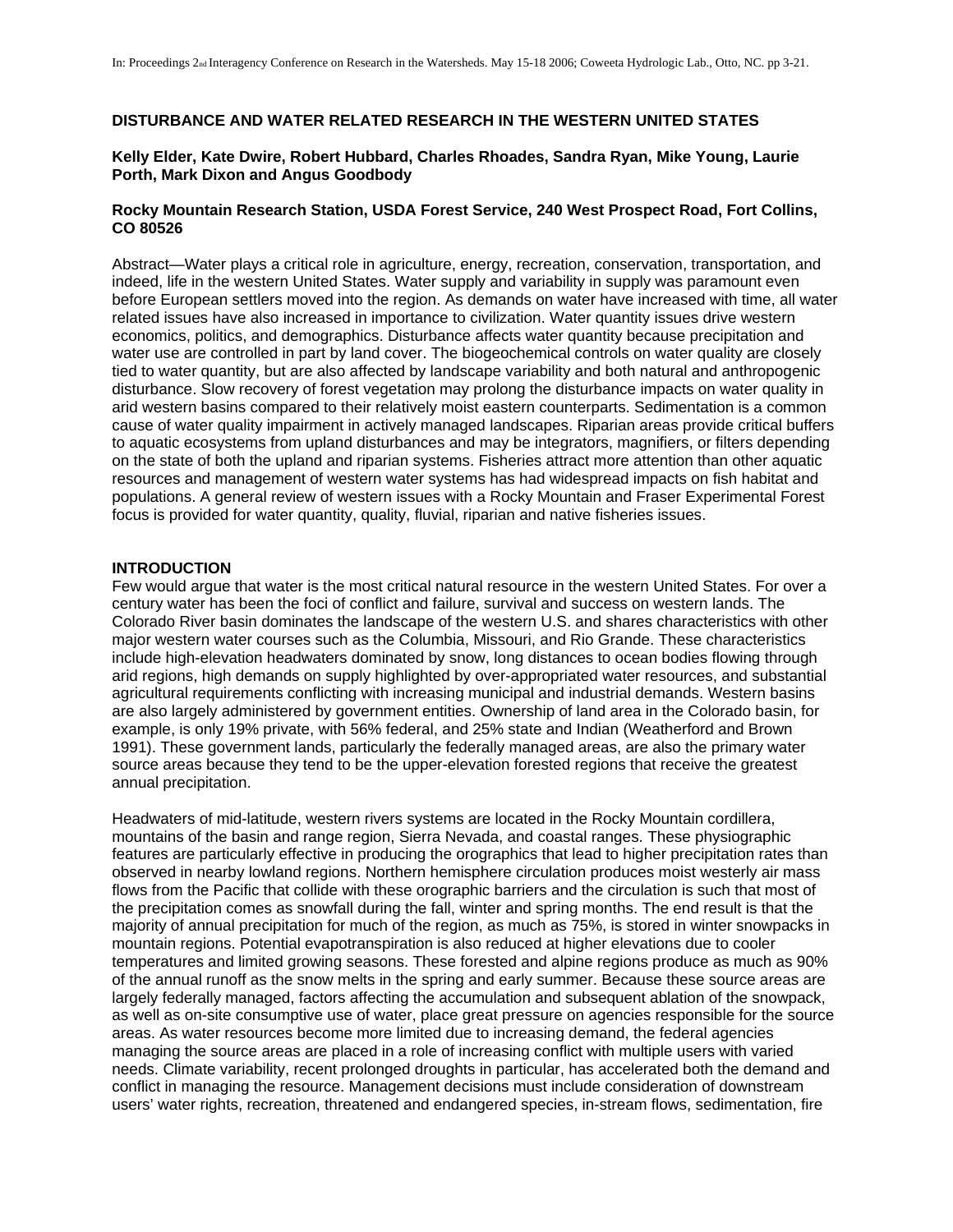and fuels management, forest production, fisheries and wildlife, hydroelectric power generation, among others.

This paper briefly discusses western water issues from the perspective of research on streamflow generation from headwaters catchments, water quality, sediment production, riparian habitats, and native fisheries. We discuss the broad western context of these issues and focus on Colorado and the Fraser Experimental Forest (FEF), where much of the authors' contemporary research is located. Past, current and future research on these issues are discussed.

# **WATER QUANTITY**

Water supply in western watersheds follows natural cycles closely related to continental scale atmospheric forcings. In time of above-normal precipitation, the West enjoys ample supply in most regions. Low precipitation regimes affect almost all human endeavors negatively. Storage projects have ameliorated short-term deficits to some degree, but the time scale of many drought cycles exceeds storage capacity. In recent decades the construction of additional storage facilities has largely fallen out of favor for many reasons and efforts to increase runoff have centered on increasing wintertime snowpack storage and reducing summertime transpiration losses. Researchers have shown that runoff from headwater basins may be altered by changing the vegetation within the basin. Almost a century ago in southern Colorado, Bates and Henry (1928) conducted the first paired watershed study in the world at Wagon Wheel Gap and found that a reduction in forest cover produced an increase in local streamflow. Subsequent studies have refined our understanding of the processes that lead to increased streamflow with decreased forest cover. Bosch and Hewlett (1982) and MacDonald and Stednick (2003) summarize much of the research conducted over the last century on treated watersheds in the western U.S.

Much of our current understanding of the effects of forest management on runoff in the subalpine zone comes from studies conducted at the Fraser Experimental Forest since its establishment in 1937 near Fraser, Colorado (e.g. Wilm and Dunford 1948, Anderson and others 1976, Troendle 1983, Troendle and King 1985, Schmidt and Troendle 1989, Schmidt and others 1998). The FEF is a generally north-facing subalpine basin dominated by lodgepole (*Pinus contorta*), Engelmann spruce (*Picea engelmanii*), subalpine fir (*Abies lasiocarpa*), and some aspen (*Populus tremuloides*), with elevations ranging from about 2680 m a.s.l. (8800') to 3900 m (12,800'). The basin has a snow-dominated hydrological regime, with 70-80% of the annual precipitation falling as snow and about 90% of the annual runoff derived from melting snow.

Results from the Fool Creek paired watershed study within the Experimental Forest were first reported by Goodell (1958) who found that clear cutting 40% of the basin in alternate cut-leave patches produced a marked increase in annual flow when compared to the adjacent East St. Louis control watershed. Troendle and King (1985) later showed the long-term effect after revisiting the 28-year post harvest period. They observed a sustained average effect of increased streamflow of 82 mm (40%) resulting from increased snowpack accumulation of 28 mm (9%) water equivalent and reduced summertime losses. Increased snowpack results from reduced interception of snowfall by the canopy, of which a significant percentage is subsequently lost to sublimation before it can be incorporated into the snowpack. Removing the canopy allows snowfall to accumulate directly to the snowpack, which is then stored with only small losses until it melts and is available for runoff. Canopy removal also reduces summertime losses due to transpiration and plant depletion of soil moisture, resulting in increased runoff. Troendle and King also observed that peak flows occurred 7.5 days earlier with a 23% increase in the peak flow on average, over the period. Finally, they predicted a time to hydrologic recovery after treatment of approximately 70 years based on the regression relationship developed for the 28 year period.

Elder and others (in preparation) have examined the continuous long-term Fool Creek record though the 2005 water year, giving 49 years for post-treatment analyses (Figure 1). Results show that differences in snowpack water equivalent are no longer statistically significant. However, annual streamflow still shows a 60 mm (29%) increase on average over the 49 year period. Peak flows still arrive 7 days earlier than the pre-harvest period, but peak flow volume has been reduced to a 16% increase over the calibration period. The time to hydrologic recovery has dropped markedly from 70 years to slightly less than 60 years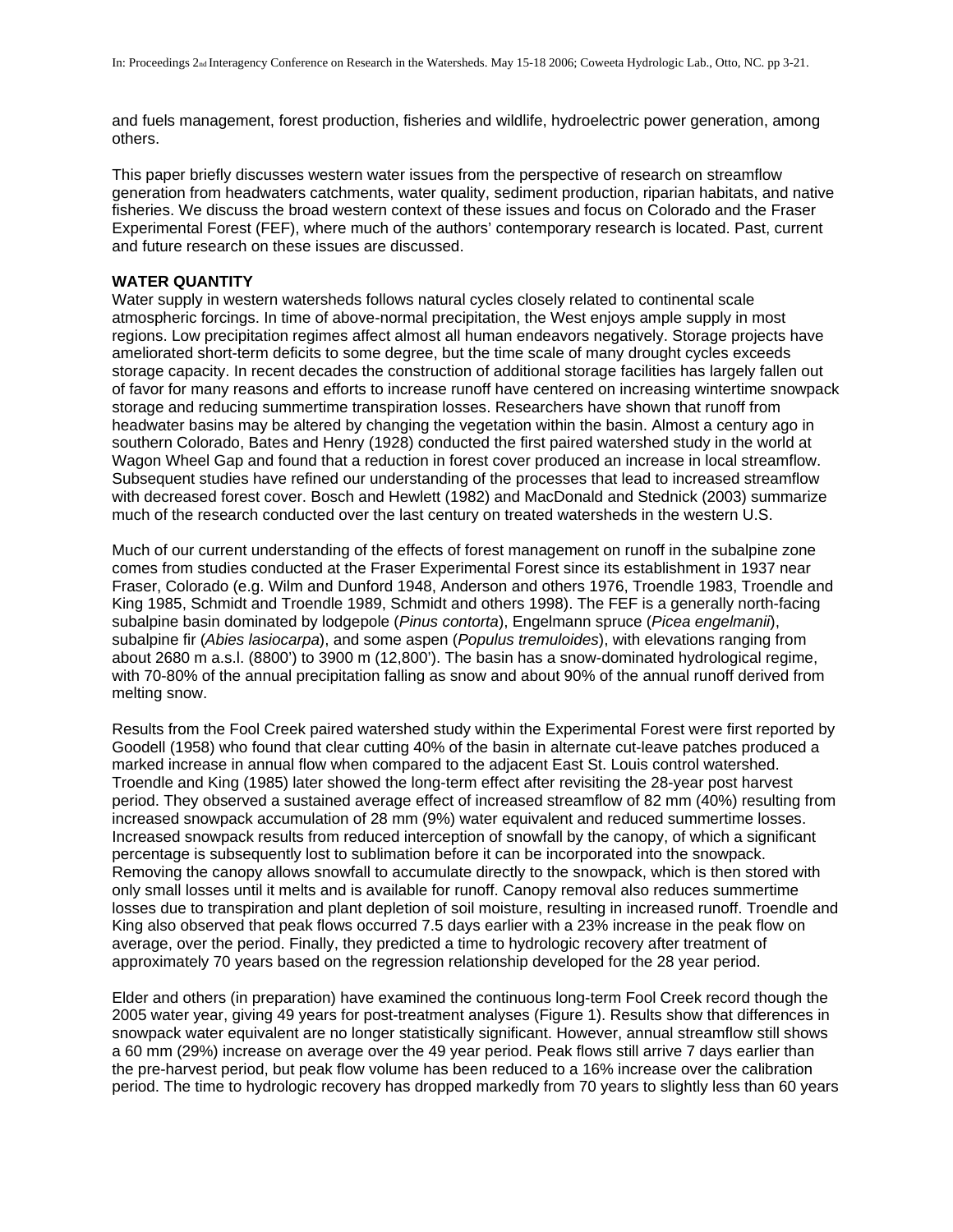(Figure 2). This shorter predicted recovery time may be influenced in part by recent drought conditions observed in the last decade (Figure 1).



Figure 1. Unit area discharge record for the Fool Creek (1940-2004) and East St. Louis (1943-2004) paired watershed experiment. Treatment was completed in 1956.

In addition to changes in the annual water yield, changes in the seasonal snowmelt hydrograph were documented following forest harvest. The primary change in the annual snowmelt hydrograph comes during the rising limb, with no significant change in the falling limb. The rising limb from the subalpine region occurs between the beginning of May and the middle of June. Increased yields following harvest are also three to four times greater on wet years than dry years when deficits are greatest. From a water manager's perspective, these factors show that increased flow occurs during the season of little need, which means that additional water storage must be constructed to realize the benefits of higher water yields.

There are still a number of open questions related to water supply in western watersheds. Because runoff is controlled by a snow-dominated hydrological regime, better understanding of snow-related hydrological processes offers the greatest potential for effectively managing watersheds. Additional studies are needed on spatial variability of snow accumulation and melt processes, vegetation effects on snow accumulation, climate variability and its effect on snow processes, and hydrologic pathways from the snowpack surface through the snowpack, the soil matrix and into the stream channel. The hydrologic consequences of extensive conifer mortality caused by bark beetle and other insects represent another critical unknown. Millions of acres are currently infested by mountain pine beetle (MPB) resulting in substantial overstory mortality in large watersheds. Tree mortality caused by mechanical harvesting, insect or disease all change the hydrologic cycle similarly, so one might expect a commensurate increase in water yield following the current outbreak. However, similarity between disturbance effects depends on many factors such as extent of impact, forest species composition, forest structure, residual vegetation, local climatic regime, etc. One important question is whether the residual stand will simply use excess water on site. Better understanding of tree water use, both in disturbed and undisturbed scenarios will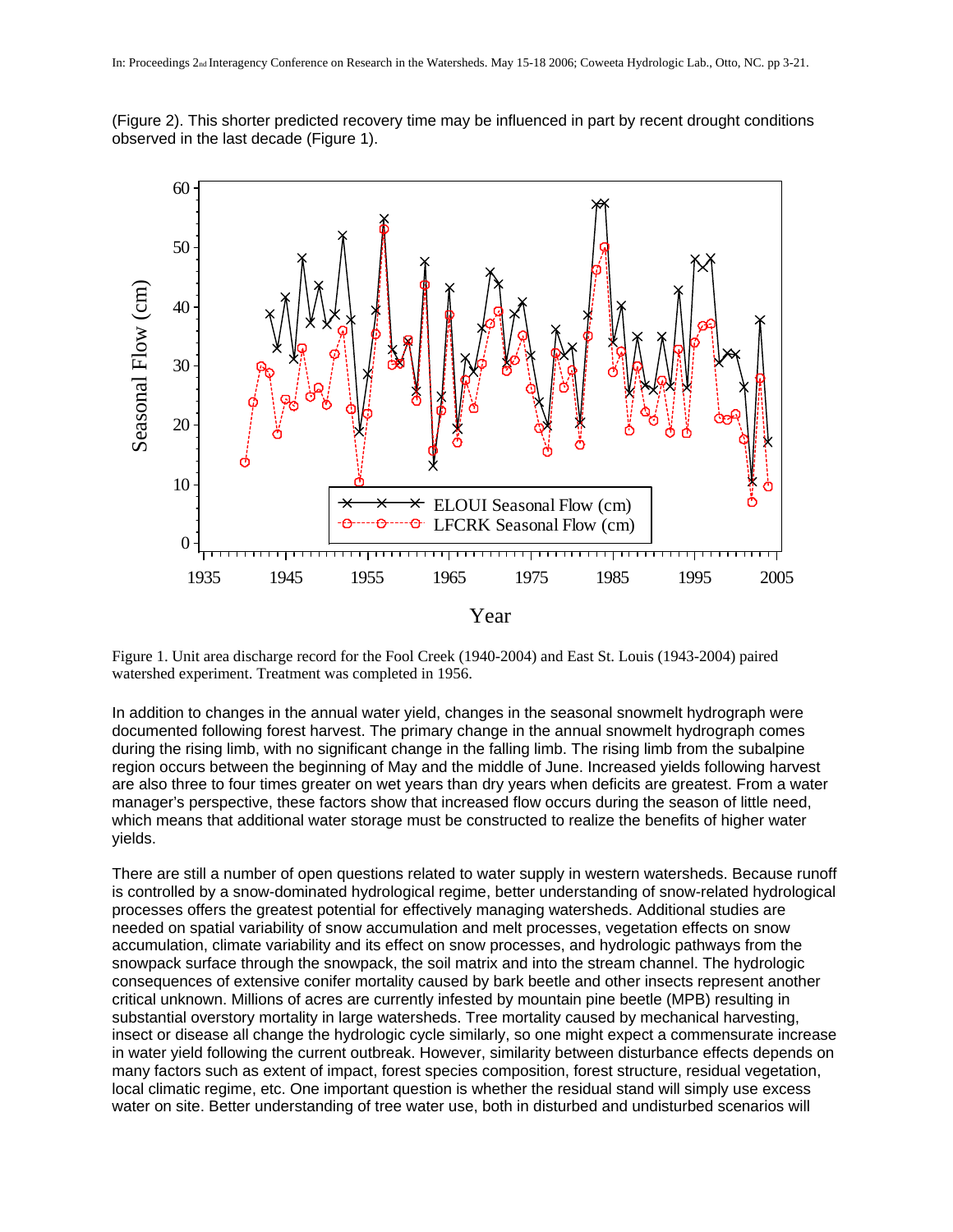help answer this question. Transpirational water use has traditionally been a weak area in our understanding of basic water balance at the stand, hillslope and watershed scale.

In addition to changes in the annual water yield, changes in the seasonal snowmelt hydrograph were documented following forest harvest. The primary change in the annual snowmelt hydrograph comes during the rising limb, with no significant change in the falling limb. The rising limb from the subalpine region occurs between the beginning of May and the middle of June. Increased yields following harvest are also three to four times greater on wet years than dry years when deficits are greatest. From a water manager's perspective, these factors show that increased flow occurs during the season of little need, which means that additional water storage must be constructed to realize the benefits of higher water yields.



Time since Harvest (years)

Figure 2. Regression of expected increase in Fool Creek yield based on the pretreatment calibration period versus observed yield since the clear cut treatment was completed in 1956.

#### **Transpiration in Rocky Mountain Forests**

Rocky Mountain Forests are characterized by relatively extreme environments ranging from cold, moist high elevation settings to lower elevation forests where persistent water deficits exist throughout much of the growing season. Consequently, water and temperature are the primary environmental factors limiting tree growth and water use in Rocky Mountain forests. Understanding how species respond to and cope with these environmental factors is critical for accurate models of site water balance and for developing mechanistic models of how forests will respond to disturbance, climate and management scenarios.

Plant water use and productivity are inextricably linked because under photosynthetic conditions, stomata operate to both enhance photosynthesis and avoid dehydration induced damage. As plants open stomata to acquire  $CO<sub>2</sub>$  for photosynthesis, water is pulled from the soil to the leaf via the water potential gradient that exists between the air at the leaf surface and the soil. As a result, plant water status during photosynthesis is regulated to permit the transpiration that necessarily accompanies stomatal opening, and is kept from falling below damaging levels to prevent disruption of function. A species' ability to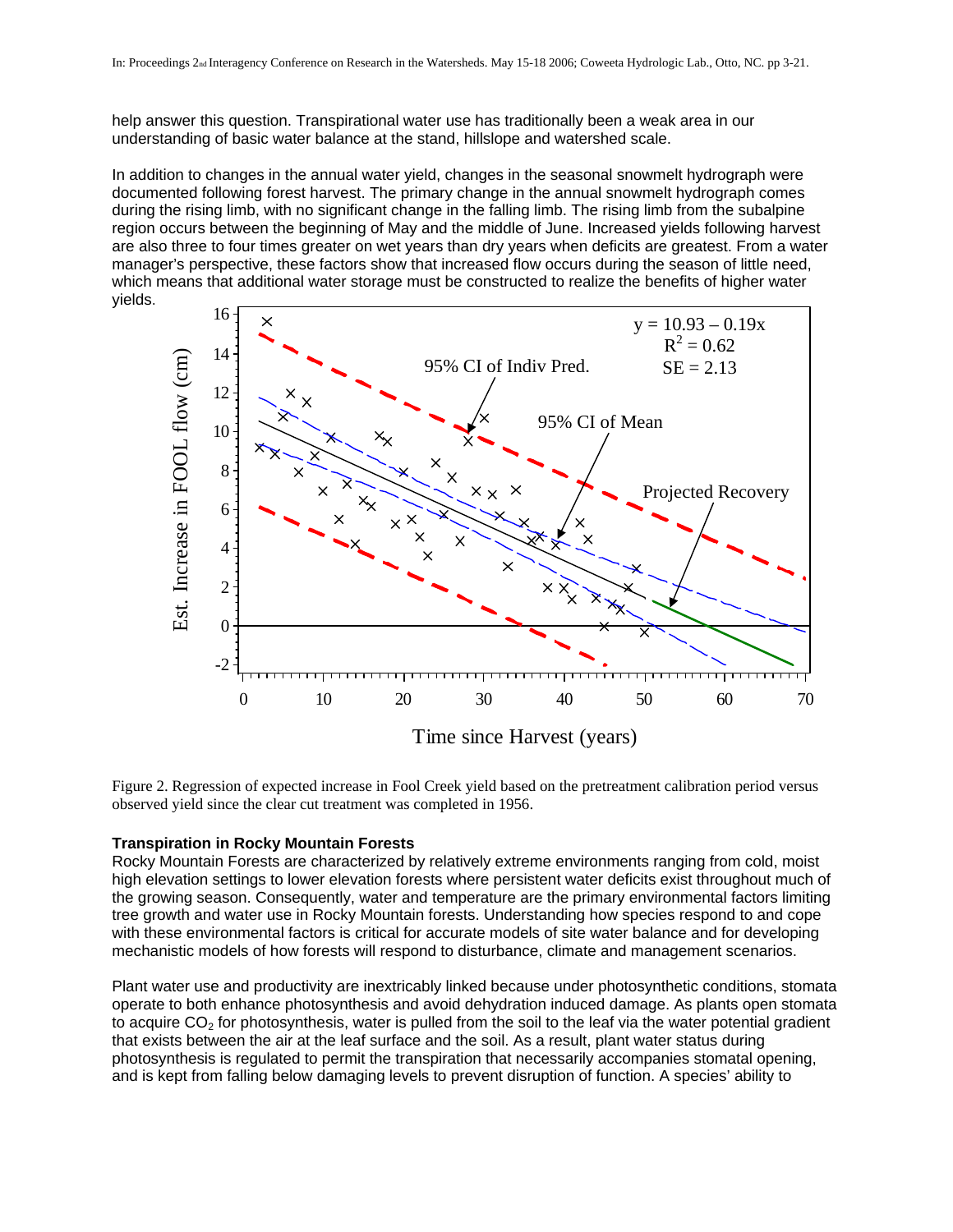balance the uptake of carbon for growth and metabolism with water loss via transpiration ultimately determines their productivity and survival, especially in arid and semi arid environments.

It is well recognized that stomata play a critical role in regulating plant water status in terrestrial vegetation but despite decades of research, the actual mechanism remains unclear. A large body of work has shown convincing, yet sometimes conflicting evidence that stomata respond to a variety of water relationship parameters under light-saturating conditions. Stomatal response has been linked to humidity (Mott and Parkhurst 1991), transpiration (Cowan 1995; Franks and others 1997; Mott and Buckley 1998), soil moisture (Loewenstein and Pallardy 1998; Tardieu and Simonneau 1998), and hydraulic conductance, and actual response mechanisms have been investigated for humidity, transpiration and soil moisture. Recent work suggests that the actual stomatal response mechanism is closely related to changes in the hydraulic conductance of the flow path (Hubbard and others 2001) and that stomatal control is achieved at the guard cells through a hydraulically-mediated feedback (Buckley 2005). This type of control is consistent with most of the current and past research and remains the most plausible explanation for a universal mechanism.

Conifer species dominate most Rocky Mountains forest communities. Conifers are well suited to soil water deficits that prevail through much of the growing season in the region. In general, conifer species exhibit tight control of stomatal opening to prevent stem and leaf water potential from falling below critical levels leading to cavitation of the water column. Other factors that facilitate growth and survival of Rocky Mountain conifers include the physiological adjustments of hydraulic architecture and the ratio of transport tissues to leaf area.

Although most tree species in the Rocky Mountain region exhibit tight stomatal control of leaf gas exchange, the degree and timing varies significantly among sites and species. Pataki and others (2000) showed that four common Rocky Mountain species (*Pinus contorta, Abies lasiocarpa, Populus tremuloides* and *Pinus flexilis*) exhibited very different stomatal and transpiration responses to seasonal increasing soil water deficits at a subalpine forest site in Wyoming. A decrease in maximum transpiration was evident for all species with increasing soil water deficits but *Abies lasiocarpa* showed a 50% decrease in transpiration regardless of air saturation deficit (D). Conversely, transpiration was greater on low versus high D days for *Pinus contorta* while *Populus tremuloides* showed less stomatal sensitivity to soil moisture than any other species.

Past research on plant water relations at FEF has focused on development of heat pulse techniques to measure whole tree water use (Swanson 1962) and the response of stomata to light, relative humidity and moisture stress (Kaufmann 1982; Kaufmann 1985a). Swanson calculated sap velocities for *Pinus contorta* and *Picea engelmannii* and derived some of the first



Figure 3. Canopy conductance versus air saturation deficit for the dominant tree species in 300 and 25 year old stands at FEF.

transpiration rates for these species at FEF (Swanson 1967). Kaufmann produced some of the first modeled estimates of stand level water use at FEF (Kaufmann 1984; Kaufmann 1985b). His model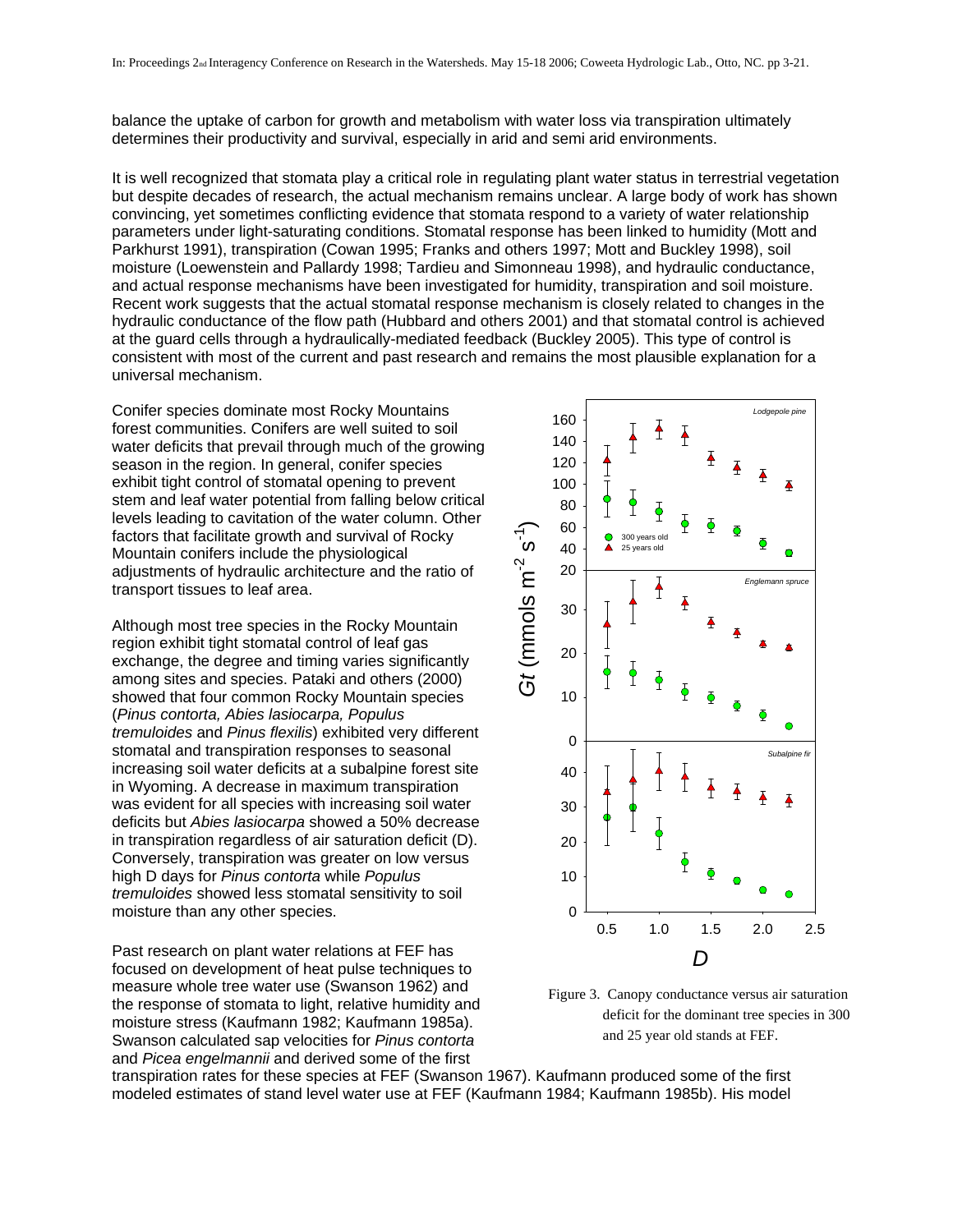suggests that in pure stands of the four species, consumptive water use ranks from highest to lowest for *Picea engelmannii, Abies lasiocarpa, Pinus contorta* and *Populus tremuloides,* respectively.

Current water relations research at FEF is focused on understanding the contribution of the three dominant species (*Pinus contorta, Abies lasiocarpa*, and *Picea engelmannii*) to mixed-species subalpine forest water use. Initial research on a forested and regenerating hillslope at FEF suggests that canopy conductance and its response to vapor pressure deficit is different for old and young trees (Figure 3). Future work will focus on quantifying and scaling species and age class differences in canopy conductance and water use as we assess the impacts of MPB infestation and management on site water balance for watersheds at FEF.

Rocky Mountain forests occupy some of the highest elevation sites in the US. At these sites, temperature exerts significant control on productivity, water use, species composition, and tree line. For example, Jobaggy and Jackson (2000) showed that temperature explained 78% of the global variation in tree line elevations. Differences in temperature during the summer months seem to control tree line elevation while temperatures during the winter months appear to control species composition.

Temperature may also exert considerable influence on tree water use. Research at FEF indicates freezing nighttime air temperatures limit leaf gas exchange the following day (Figure 4) for a range of age classes and species. The extent that freezing temperatures limit forest water use will depend on the duration and magnitude of these events in early spring and late fall. Because watersheds in the Rocky Mountain region typically span large elevation gradients, accurate scaling of vegetation water use to the watershed will likely need to account for air and soil temperature effects on canopy conductance and vegetation water use.

In addition to water availability and air saturation deficit, plant water status is dependent on the hydraulic architecture of the plant and the ratio of transpirational (e.g. leaves) and absorptive/transport (e.g. roots and sapwood) tissues. Consequently, in dryer environments, trees may allocate more resources to water uptake and transport tissues relative to leaf area and make physiologic adjustments in their hydraulic architecture. For example, *Pinus ponderosa* grows successfully along a range of xeric and mesic sites but exhibits distinct differences in hydraulic architecture and the ratio of leaves to absorptive and transport tissues. Callaway and others (1994) found *Pinus ponderosa* had higher ratios of leaf area to sapwood area in montane relative to desert environments and Maherali and





DeLucia (2000) found increased xylem hydraulic conductivity in the same species growing in dry versus moist sites. Physiological adjustments are also likely important as trees grow larger and taller because increased height is accompanied by increased resistance to water flow. Recent research suggests that larger, older trees often allocate more resources to transport tissues relative to leaf area (Hubbard and others 2002; McDowell and others 2002). Increases in forest age and size have also been associated with increased sapwood permeability (Pothier and others 1989). Increased understanding of the physiological adjustments that trees make in response to changes in environment, age and size will be critical for better development of mechanistic models of how tree and forest water use will respond to disturbance and climate change.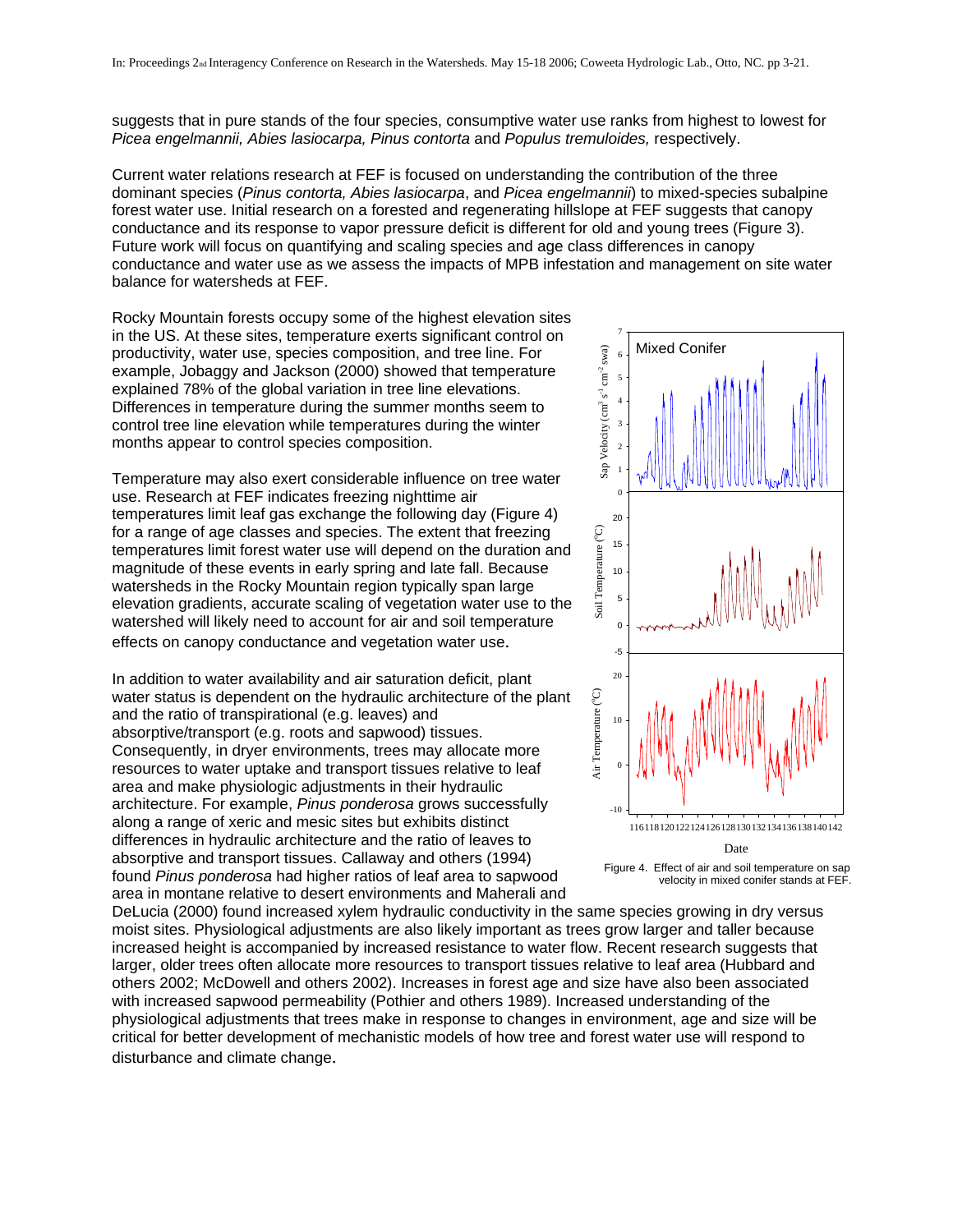# **WATER QUALITY AND BIOGEOCHEMISTRY**

Biogeochemical processes influence the water quality of headwater basins throughout the western US. There is growing concern that changing atmospheric inputs, most notably increased nitrogen deposition, have begun to alter watershed processes and threaten aquatic resources in high elevation basins (Fenn and others 2003; Galloway and others 2003). Rapid population growth in areas such as Colorado's Front Range has led to higher emissions from vehicle exhaust and coal-fired power generation and resulted in nitrogen loads that are 15 to 30 times above pre-industrial levels (Sievering and others 1996). During the past two decades, N inputs from precipitation have more than doubled at several high-elevation sites adjacent to Front Range population centers (NADP 2006; Figure 5). In some Rocky Mountain



Figure 5. Annual nitrogen deposition in wetfall to high elevation sites (> 2500 m) east and west of Colorado's continental divide. Figure shows means and SE for 4 east and 2 west-side collection sites (NADP 2006).

sink in mountain ecosystems, the response of belowground processes to changes associa ted with land use practices, climate variability and lands cape heterogeneity are critical to understanding the biogeochemical controls on water quality. For example, nitrate released in spring melt water is known to relate more closely to soil microbial activity (Brooks and others 1996) than to nitrate eluted fro m the snowpack. Like most terrestrial ecosystems, subalpine forests are limited by N supply (Fahey and others 1985) and they have the capacity to retain th e bulk of N inputs (i.e. >90%; Stottlemyer and others 1997). Fertilization studies demonstrate that nutrients released from N-amended forest soils result from excess supply relative to plant and microbial demand (Binkley and Hogberg 1997; Perakis and others 2005) as well as from enhanced nitrate production (Fenn an d others 2005). Further, critical load estimates for highelevation watersheds must combine terrestrial nutrie nt uptake, transformation and storage processes with transfers between alpine and subalpine zones and terrestrial and aquatic ecosystems (Stottlemyer an d others 1997; Seastedt and others 2004). Landscape Patterns in High-Elevation Biogeochemistry

ecosystems, supply may exceed the capacity of plant, soil and microbial sinks to take up additional N and excess nitrogen may be exported from the system (Baron and others 1994; Fenn and others 1998; Burns 2003). In response to public concerns regarding increased N loading east of Colorado's continental divide, the director of Rocky Mountain National Park recently proposed a critical load (1.5 kg N / ha/yr) aimed at protecting the Park's terrestrial and aquatic ecosystems (Hartman 2006).

Current ability to set critical loads for highelevation ecosystems is limited not only by regional and local differences in atmospheric deposition (Figure 5), but also by uncertainties relating to internal N cycling and storage (Williams and others 1996). The biogeochemical processes that regulate nutrient export differ with elevation, aspect, watershed area, forest species composition and age, and edaphic and geologic attributes. Since soils represent the largest N



Figure 6. Streamwater nitrate concentrations across the alpine-subalpine ecotone at FEF (Reworked from Stottlemyer and others 1997 and FEF unpublished data).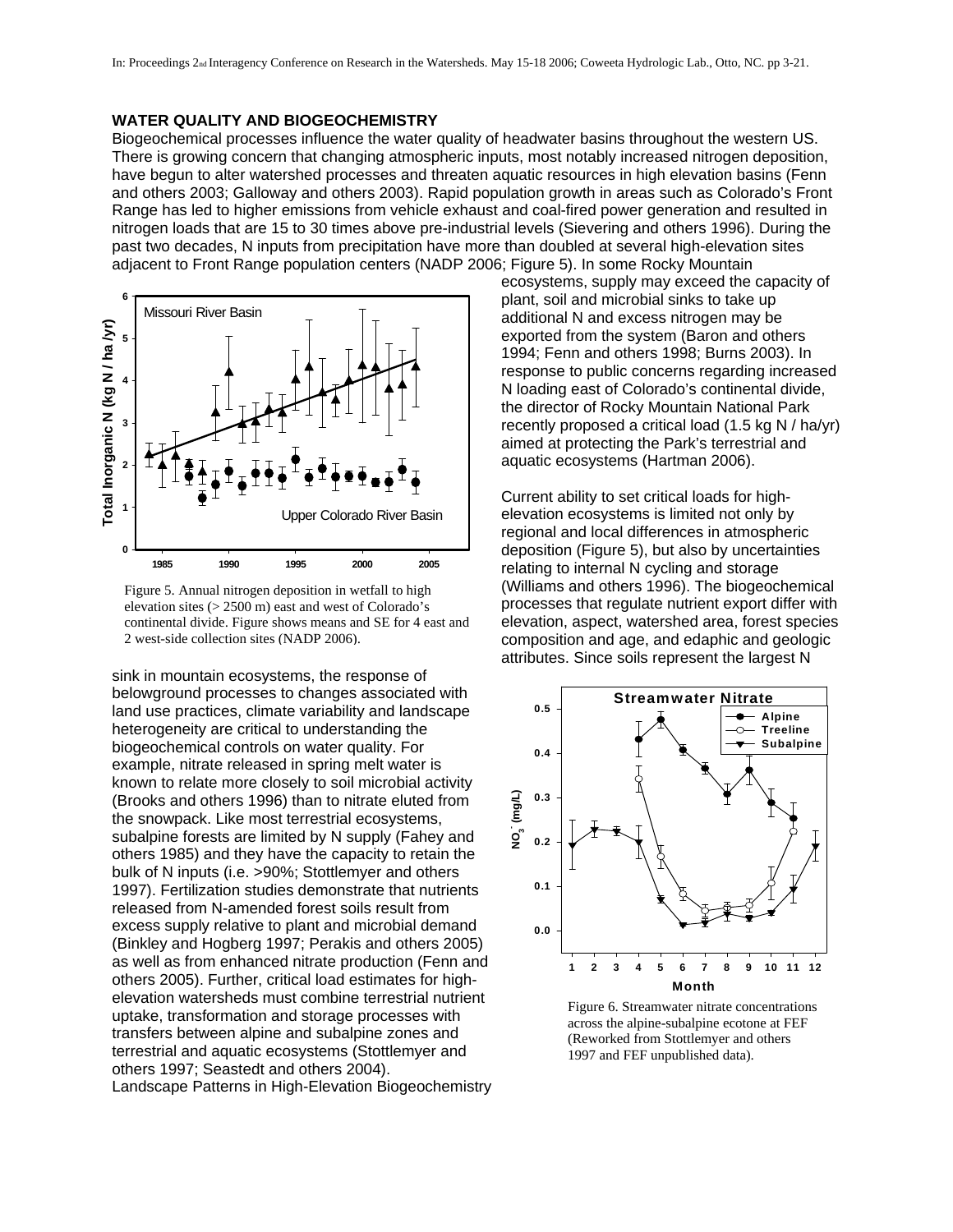Research at the Fraser Experimental Forest has advanced understanding of the links between terrestrial processes and streamwater chemistry in mixed alpine/subalpine basins (Stottlemyer and Troendle 1992; Stottlemyer and others 1997). Water draining the alpine portion of the Lexen watershed contains 2 to 10 fold more nitrate than the subalpine portion of basin (Figure 6). At treeline and within the subalpine forest, streamwater nitrate concentration is highest during the winter and early spring when biological demand is low, then declines to near detection levels during the summer growing season. Elevated nitrate in soil solution (not shown) contrasts to the declining streamwater nitrate concentration at snowmelt and indicates that biological N immobilization by subalpine plants and microbes efficiently retains inorganic N (> 90%) before it reaches the stream (Stottlemyer and others 1997). Low plant biomass and nutrient demand in alpine plant communities coupled with rapid leaching through coarse-textured alpine soils limit biological N retention and produce the more gradual decline in growing season streamwater nitrate.

The influences of snow cover and snow redistribution on the soil abiotic environment are key factors controlling nitrate export to surface waters in high elevation landscapes (Brooks et al 1999; Burns 2004). For example, seasonal freeze-thaw cycles that disrupt the rhizosphere environment have been shown to alter nitrification rates and release nitrate from roots, microbes and soil compartments (Groffman and others 1999). Temperature-regulated fluctuations in soil N processes are also evident at the watershed-scale where streamwater nitrate has been shown to track extreme cold periods (Mitchell and others 1996; Goodale and others 2003). In high-elevation catchments, the short growing season, weakly-developed soils and limited residence time of snowmelt within groundwater flow paths restrict retention of additional N inputs (Fenn and others 1998). Nutrient movement from alpine soils and export in stream water is coupled to snow melt, shallow subsurface lateral flow and stream discharge.



Figure 7. Streamwater nitrate in FEF catchments (Rhoades, unpublished data).

The strong relationship between streamwater inorganic N and alpine land cover (Figure 7), as measured in 18 catchments at FEF, demonstrates the relative importance of alpine biogeochemistry on watershed N export (Seastedt and others 2004). Still, it remains unclear to what extent landscape-scale variability in snow accumulation and soil development contribute to the overall pattern of watershed N export.

# **Legacy of Forest Harvesting**

Research conducted at FEF has shown that removal of the subalpine forest canopy increases snow accumulation, shallow subsurface flow and nutrient export (Troendle and Reuss 1997; Reuss et al 1997). Fraser's paired watershed studies (Fool and Deadhorse Creeks) document augmented streamflow (Elder and others, in prep) and subsurface nitrogen export (Starr 2004) for at least 50 and 20 years, respectively, following clear cut harvests. A recent comparison of soil processes in regenerating clear cut and old growth stands in these basins indicates that nitrate production and release remain significantly altered 25 years after harvesting and may require a half century to



Figure 8. Soil nitrate in 25 and 50 yr old clear cuts at the FEF. Bars are seasonal means and SE for ion exchange resin bags placed in the upper 10 of mineral soil.

recover from canopy removal (Rhoades and Hubbard 2005).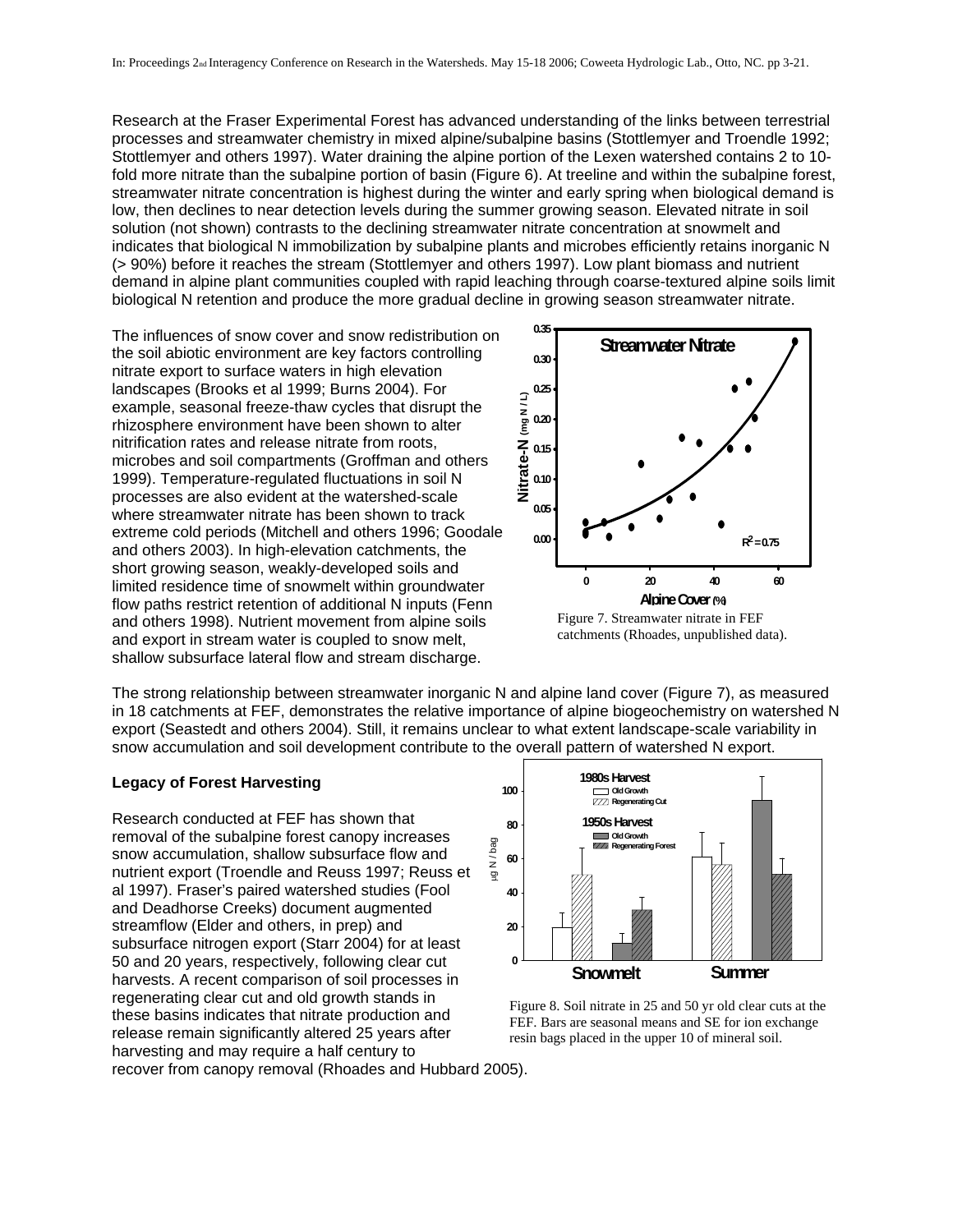We found that in both 25- and 50 year-old harvest studies, snowmelt ion exchange resin (IER) nitrate was more than two times higher in harvested areas (Figure 8) and that nitrate represented a greater proportion of total IER-N (nitrate plus ammonium). In 25-year-old harvest areas, there was 1.7–fold more total IER-N released compared to adjacent uncut stands during spring snowmelt. We also measured 1.7 and 0.3 kg / ha more N mineralized and nitrified annually in the mineral soil of 25-year-old regenerating forest compared to uncut stands. Significant differences occurred during summer months when N turnover in harvested areas was twice that in adjacent old growth. N transformations did not differ between the 50-year-old stands and adjacent old growth forest. When combined with greater snow accumulation and subsurface flow in regenerating harvests, our findings indicate the potential for elevated watershed N export for half a century after subalpine forest harvest.

# **FLUVIAL GEOMORPHOLOGY AND SEDIMENT**

A primary issue facing western water managers is increasing pressure on water resources from human population growth occurring over substantial portions of the western US. This pressure has caused state water users to look to National Forests to tap additional unappropriated waters and to establish only minimal instream flow protections for purposes of channel maintenance. Hence, maintaining water and aquatic resources on National Forest lands has become increasingly contentious. In the legal arena, the Forest Service has asserted a need for flows that are capable of transporting all of the sediment load delivered to stream channels in order to maintain channel conveyance capacity and streamside vegetation as an essential part of "securing favorable conditions of water flows" consistent with the Organic Act of 1897 (Gordon 1995). However, the agency has been largely unsuccessful in securing water for purposes of maintaining the channels on National Forest lands. This was due in part to inherent difficulties in defining the range of flows required to support the physical form and function of channel. Channel process and aquatic function are strongly tied to the physical structure of the channel, which, in turn, is controlled by topographic, geologic, and vegetative features and land management practices and natural disturbances specific to the watershed. Channel type is largely dependent on the overall patterns of sediment supply and runoff (snowmelt or rainfall-dominated), constrained within local geologic setting (slope and valley characteristics). Channels on western forests typically range from steeper step-pool structures in the upper portions of the watersheds to meandering pool-riffle forms in the flatter valley bottoms (e.g., Montgomery and Buffington 1997). Changes in either sediment supply or stream flow are likely to cause alterations in channel form and unwanted changes in aquatic resources, particularly in flatter, more alluvial segments (Ryan 1997). However, identifying change in channel form due to anthropogenic influences has proven difficult because of the scarcity of unaltered reaches that provide suitable reference conditions (Wohl 2001), or that the magnitude of the impact does not exceed the range of natural variability.

Flow alteration, associated typically with damming and diversion, has had an impact on the channel form and function of many stream systems in Rocky Mountain region. However, the effects of dams and diversions are largely dependent on the nature of the change in flow associated with the operation of the structures and the physical characteristics of the affected channel. For instance, the effects of flow depletion on channels downstream of large storage dams is well documented (e.g., Ligon 1995) and typical responses include decreased channel size, aggradation at tributary junctions, loss of sediment from the system, and encroachment of riparian vegetation. However, it is difficult to extrapolate the results of studies from large dams to low head diversions that are typically found on streams in National Forests. Much of the research on dams has been done on larger, low gradient channels that are more responsive to flow alteration. In these situations, the annual flow remains about the same though the hydrograph is more irregular, peak flows are reduced, and sediment is trapped behind dam. By comparison, streams on National Forest lands tend to be smaller, headwater streams which are presumably less morphologically responsive. Under a typical diversion scenario, the annual flow is reduced but peak flows are less impacted and sediment may be by-passed. As a result, changes in channel form downstream of diversion structures are often subtle or absent. For example, at St. Louis Creek on the Fraser Experimental Forest, where an estimated 40% of the annual streamflow had been diverted off-site for over 40 years, changes in form (smaller channel, vegetation encroachment) were relatively minor and limited to segments in unconfined valley bottoms where the systems is more alluvial in nature (Ryan 1997). The absence of widespread response was attributed in part to the fact that high flows (bankfull and greater), which are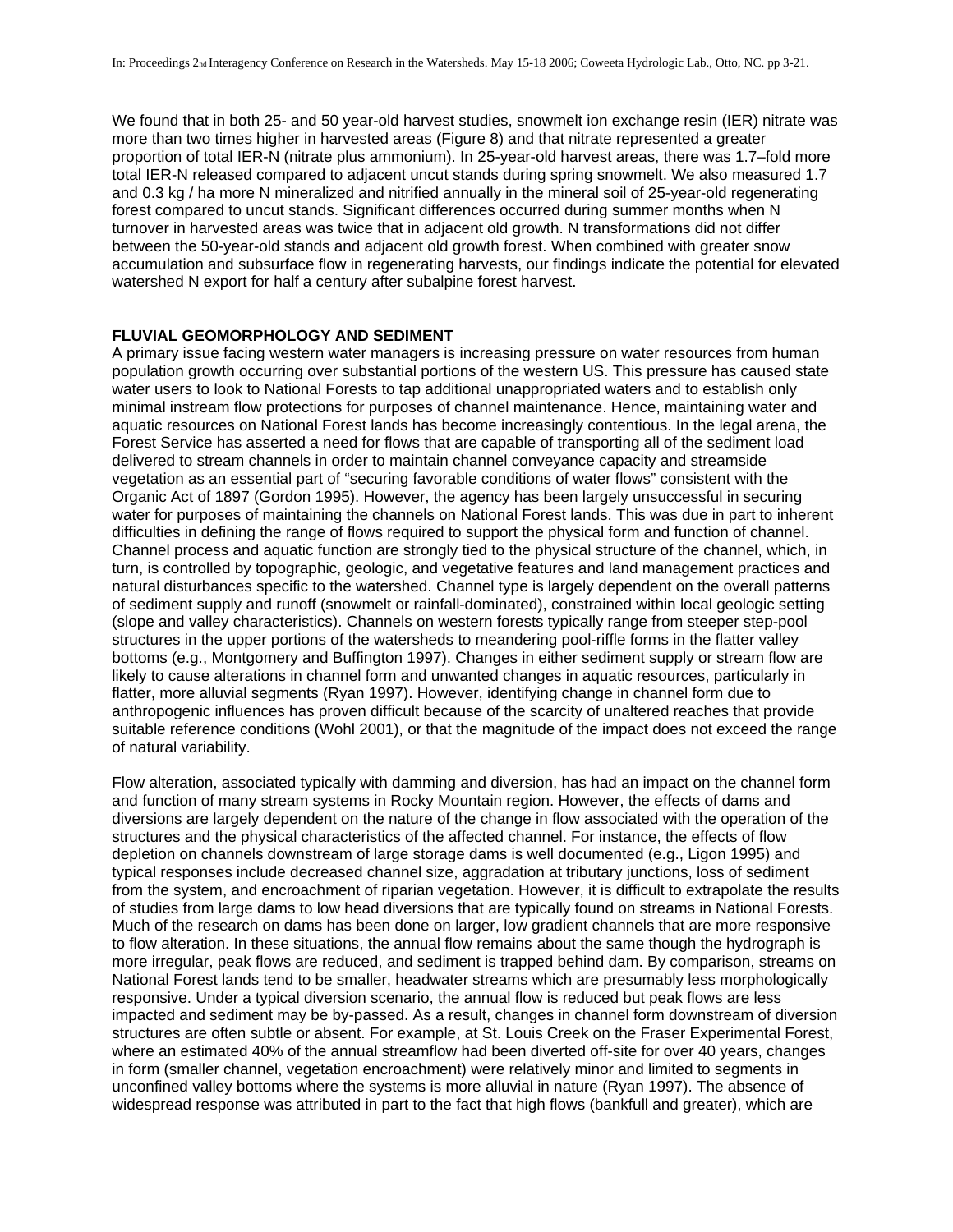responsible for forming the physical channel structure, are still passed downstream on a relatively frequent basis (Figure 9). Hence, it was difficult to demonstrate that flow diversion had caused harm to the physical channel conduit at this and other sites in Colorado. However, with increased demands on water resources from National Forests, there is likely to be an increased call for water during peak flows. Hence, there is greater potential for physical changes in the channel structure at a site like St. Louis Creek – that is, a smaller channel due to sediment accumulation and vegetation encroachment is more

likely when peak discharges are further reduced. Hypothetically, a smaller channel is no longer able to pass large flows when they do occur and, as a result, the channel may scour and "blow-out," resulting in a loss of channel function.

### **Sedimentation issues**

Undisturbed forested areas in Colorado and Wyoming typically have low rates of erosion and sedimentation (i.e., Leaf 1970; Patric and others 1984), because much of the precipitation falls as snow, soil infiltration rates are relatively high, and rates of mass wasting are typically low. However,



Figure 9. Difference in number of days for which greater than bankfull discharges were observed at St. Louis Creek after diversion began in 1956. In wetter years, the number of days was about the same as predicted had there been no diversion. Sustained bankfull discharges occurred every 1-2 years prior to flow diversion and about once every 5- 7 years after diversion was initiated.

forest management activities have the potential to alter the nature of sediment delivery from hillslopes to channels, thus increasing the rate of sedimentation in channels. In particular, unpaved roads in forested environments present a major source of sediment affecting stream channels (Elliot 2000). Roads have lower infiltration rates and can generate increased runoff over bare surfaces – factors that can lead to increased flow and more sediment from altered hillslopes reaching channels. The effectiveness of Best Management Practices (BMP's) in reducing the impacts of forestry activities is an area of on-going investigation at the Fraser Experimental Forest and other areas of n orthern Colorado.

Increases in coarse sediment (typically moved as bedload) may have less influential effects on water quality issues, but a more pervasive effect on the physical structure of the channel. Rates of bedload movement in streams in Colorado and Wyoming are relatively low (Ryan and others 2005) and channels overall are largely stable in form in undisturbed watersheds. However, large disturbances, such as wildfire, can pose substantial threats to water quality and sedimentation in channels downstream from the disturbed areas. Following fire, peak discharges can increase by an order of magnitude or more on severely burned areas and erosion rates can increase by 2-3 orders of magnitude (Moody and Martin 2001). While higher runoff and erosion rates often decline to near background levels within 3-4 years, the impacts of sedimentation on aquatic resources and structures such as reservoirs may be more longlasting and pervasive. The potential fire risk in the face of continuing drought and increased fuel loads due to insect-caused canopy mortality over much of the western US remains an on-going area of research.

Sediment concentration in streambeds can have a strong and pervasive effect on aquatic organisms. However, the linkages between watershed disturbances and effects on instream habitat and fish in natural settings are poorly understood. The question as to how much sediment is too much in streams remains unanswered. Moreover, increases in sediment supply must often be quite large in order to be detectable outside of the range of natural variability. For instance, at Fraser Experimental Forest, there was little detectable increase in export associated with additional sediment derived from forestry activities in the Fool Creek watershed study (Troendle 1983). Instead, measured increases in sediment yield were attributed to additional flow generated from the removal of timber rather than substantial increases in hillslope sediment production. Repeat surveys using historical archive data from channels downstream of former and planned harvest units are in progress at FEF to assess the influence of chronic and pulse disturbances on in-stream sedimentation and channel form.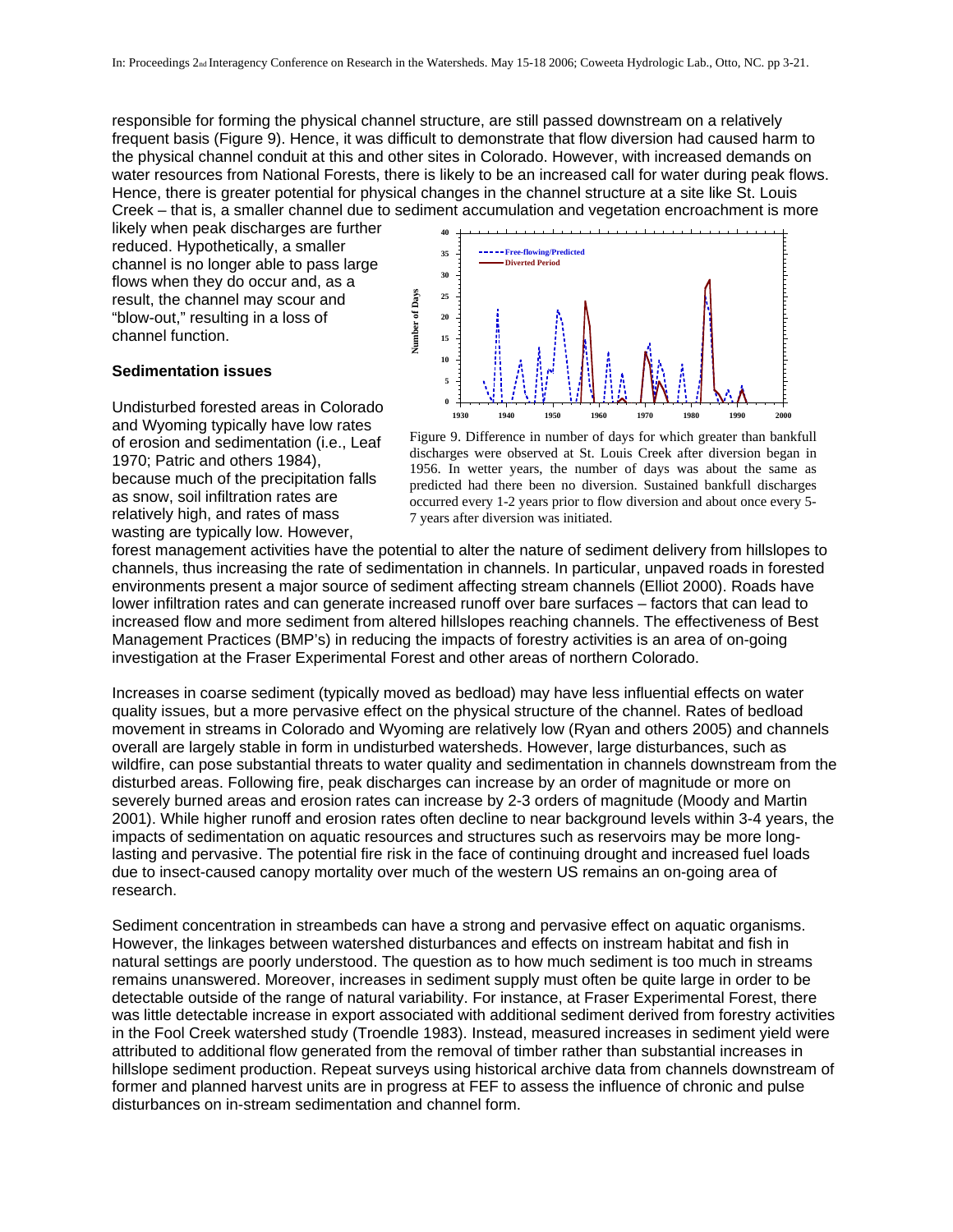#### **RIPARIAN ECOSYSTEMS**

Riparian areas occupy only 0.5 to 2.0% of the landscape in the western U.S., yet they are disproportionately important for maintenance of water quality and quantity (water storage and aquifer recharge), habitat for aquatic and terrestrial biota, sediment retention, stream bank building and maintenance, and provision of services of economic and social value, such as livestock grazing and recreation (Gregory and others 1991, Naiman and Decamps 1997, Naiman and others 2005). Because stream-riparian corridors are located at the lowest point within drainage basins, they can act as integrators of entire watersheds and may be particularly vulnerable to effects of land use conducted upslope and upstream. In the past, undesirable changes in riparian areas have resulted from unsustainable management or the failure to recognize linkages among streams, riparian areas, and uplands. Ongoing issues surrounding the management of riparian areas in the western U.S. include the impacts of forest harvest, livestock grazing, road construction, inadequate road maintenance, and recreation on the structure and function of riparian ecosystems (NCASI 2005). More recently, increasing interest has focused on the influence of natural disturbances such as wildland fire and insect outbreaks, altered hydrologic regimes (dams and diversions), and fuel reduction treatments on valued riparian characteristics and functions.

On National Forest lands, management of riparian areas can generally be defined as custodial (Gregory 1997), and frequently includes establishment of buffers and implementation of best management practices (BMPs) (Belt and others 1992, Gregory 1997, Mosley and others 1997). Although BMPs and the establishment of riparian buffers have mitigated the effects of forest harvest activities on stream water temperature and quality, current BMPs may not be effective in protecting all valued riparian functions, particularly in watersheds that have undergone extensive anthropogenic or natural disturbance, such as severe wildfire or insect infestation. In harvested watersheds, riparian buffers may be susceptible to blowdown; where fires have been suppressed, they may contain unnaturally high fuel loads (Dwire and Kauffman 2003). Another difficulty in the management of many riparian areas is the definition of reference or target conditions. Current attributes and condition of riparian areas reflect the historically recent (approximately 100-200 years) physical conditions of the landscape, as well as land management activities (NCASI 2005). Although the lingering effects of land management prior to the riparian protection may influence the structure, function, and composition of riparian areas for decades to centuries (Young and others 1994), historical legacies for most watersheds are largely unknown. Attention to ecological context within drainage basin and the larger landscape is critical for effective management of riparian areas, as well as the connectivity between upslope and upstream management and condition of streams and riparian areas.

Despite several decades of focused research, riparian areas continue to be frontiers for the study of land/water interactions, ecosystem processes, impacts of watershed and landscape management, and the influence of natural disturbance on stream-riparian processes. The Fraser Experimental Forest (FEF) is well-positioned to contribute to the advancement of riparian research and improved management in the central Rocky Mountain region. Existing information on the management history, hydrologic and sediment regimes, and water chemistry for study basins within the FEF provide a strong baseline for examining the role of natural disturbance, such as large scale canopy mortality, and management activities, such as salvage logging, prescribed burning, and other fuel reduction treatments on subalpine riparian ecosystems. Stream-riparian corridors are dynamic, and the initiation of long-term studies allows for investigation of continuous change, including successional processes and responses to natural disturbance and management treatments. Past and ongoing research on stream-riparian ecosystems at FEF includes evaluation of BMP effectiveness, impacts of flow diversion on sediment transport, and riparian biota and processes, role of hillslope seeps and springs on streamwater, and effects of largescale natural disturbance (insect-caused canopy mortality) on large wood dynamics and organic matter dynamics in headwater streams.

Diversion of water for municipal use and agricultural irrigation is common in many western watersheds administered by the USDA Forest Service. Although most of the diversions and dams in the western U.S. are built in mountainous areas, little is known about the influence of small dams and water withdrawals on aquatic and riparian biota and ecosystem processes along low order streams. As noted above, the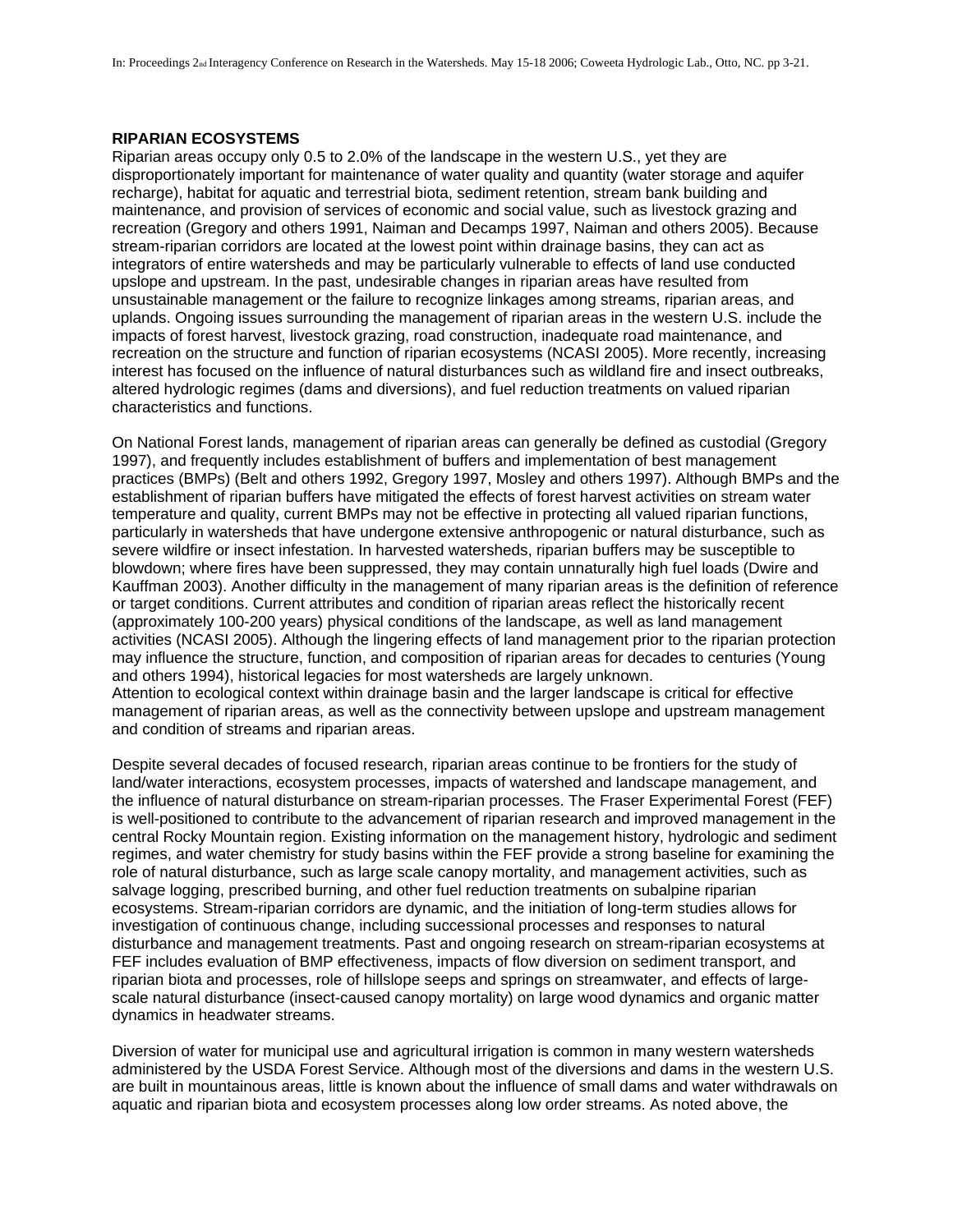influence of flow alteration on sediment transport and channel morphology depends on the timing of water diversion. Since most sediment moves during periods of high flow, stream channel condition may not be strongly impacted by water diversion occurring later in the season. .Studies have been initiated to examine the impacts of flow diversion on riparian and aquatic biota, and the role of hillslope and groundwater inputs on spatial recovery gradients. Concurrent work is being conducted in the Medicine Bow National Forest, Wyoming. Results will assist in determining the amount of water needed during different seasons to maintain riparian and aquatic biota, and contribute to proposed water management strategies.

Springs and seeps are common throughout the Rocky Mountains. In many glaciated watersheds, they are important sources of stream water, provide critical riparian and aquatic habitat, and can exert strong controls on streamwater chemistry. Hydrologic and chemical characteristics of springs may be influenced by forest harvest and other management activities, climate change, and natural disturbance. Ongoing research in the Fool Creek watershed, FEF, is addressing the influence of past forest harvest, elevation, and landscape position (aspect, distance from stream) on spring water temperature and chemistry in relation to stream water characteristics (Dwire and others 2006). This research compliments concurrent studies on slope and riparian wetlands to improve understanding of hydrologic connectivity within basins and drivers of surface and subsurface biogeochemistry. Current research efforts also provide a baseline for detecting changes in springs and streams due to insect-caused canopy mortality, planned fuel reduction treatments, and climate change.

In forested landscapes, riparian areas are important sources of large wood for streams and floodplains. However, riparian forest stands are frequently patchy, and variation from different sources can lead to spatial variability in large wood distribution that is often not recognized in management prescriptions for a given amount of large wood per unit length of stream (Young and others 2006). Chronic inputs of large wood to stream channels occur as a result of bank cutting, windthrow, and mortality of individual trees from adjacent riparian areas (McDade and others 1990, Bragg and Kershner 2004). Large pulses of wood may originate from near-channel sources following fire, windthrow, or insect infestations, or be transported from distant sites by debris torrents, avalanches, or landslides (Bilby and Bisson 1998, Bragg 2000, Benda and others 2003). At FEF, considerable stand-level data exists for basins that are currently being impacted by severe infestation of mountain pine beetle. Studies are underway that examine chronic and pulse inputs and sources of large wood — including source (upland, riparian) and process (avalanche, insect-caused, windthrow) — relative to upland and riparian stand structure. Results will provide increased understanding of the role of natural disturbance (avalanches and insect infestations) in the delivery of large wood to headwater streams, and contribute to the development of in-stream targets for large wood volumes in the Rocky Mountain region.

#### **FISHERIES**

Among the issues that influence water management in the western U.S. is the status of the aquatic biota, particularly fish. The tenuous condition of many populations of Pacific salmon is well known, but perhaps less recognized is that all of the species of salmonines in the interior West—the 14 subspecies of cutthroat trout, the Apache trout and Gila trout, golden trout, bull trout, and some forms of redband trout have either been petitioned for federal listing under the Endangered Species Act, are currently listed as threatened or endangered, or are extinct (Young and Harig 2001). The majority of populations of these taxa are found in streams on federal lands, and the strongest populations tend to be found in streams draining basins afforded some additional protection, such as wilderness designation or status as a national park (Shepard and others 2005; Hirsch and others 2006). However, such designation is not sufficient to secure these populations; there are many examples of the extirpation of individual populations of these species in pristine habitats (Young 1995). This includes the Fraser Experimental Forest in Colorado, where indigenous Colorado River cutthroat trout have been lost from all streams in this area (Young and others 1996).

The threats facing these species are intimately linked to how water is managed in the West. As a consequence of water diversions for agricultural or municipal use, or of culverts that are impassable to upstream fish movement, many populations of these salmonids have been isolated in high-elevation stream segments that tend to be cold and unproductive. This isolation renders populations susceptible to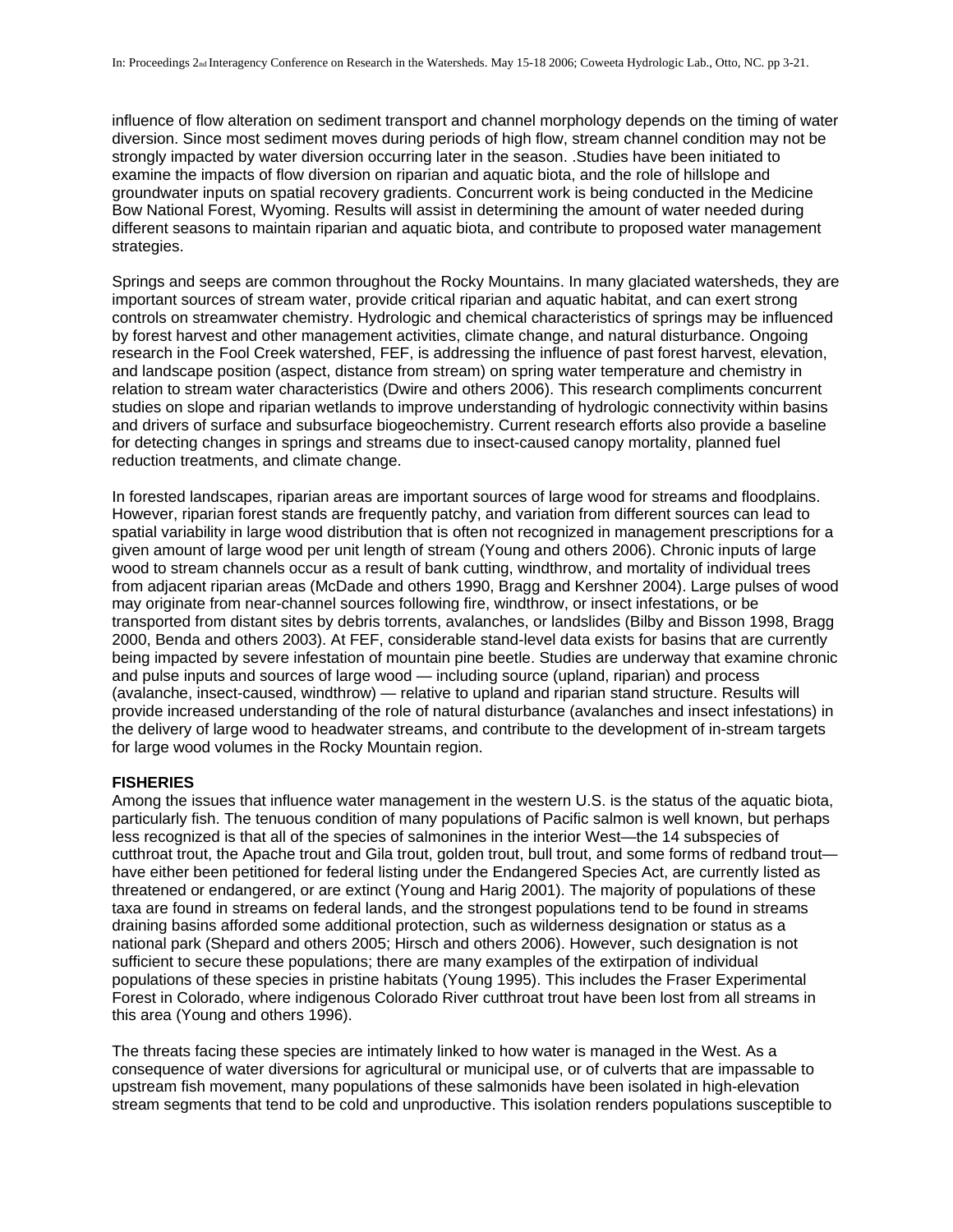environmental events, such as drought or fire-related debris torrents, that lead to local extinctions (Brown and others 2001; Morita and Yamamoto 2002) and prevent recolonization of these segments by mobile fish originating elsewhere in the basin. This has led to studies of how habitat quality and quantity affect population size, particularly of Colorado River cutthroat trout and greenback cutthroat trout in the Central Rocky Mountains (Young and others 2005). Ironically, these isolated segments also represent some of the best refuges for native salmonids, because barriers at their downstream ends prevent the invasion of nonnative species, such as brook, brown, or rainbow trout, that would otherwise replace or hybridize with the native taxa (Dunham and others 2002). Recognizing this dilemma and examining the consequences of habitat isolation or nonnative fish invasion are of critical importance to fish managers throughout the inland West (Fausch and others, in press).

The role of fire in altering fish habitat, population persistence, and nonnative fish invasion is also of great concern. Even today, the effect of fire on stream fish populations remains poorly understood, but isolated studies from different parts of the West are beginning to fill this gap. Occasionally, high-severity fires generate sufficient heat to lead to immediate fish kills (Rinne 1996), but more common are post-fire debris torrents and blackwater events resulting from summer thunderstorms that eliminate fish populations (Bozek and Young 1994; Brown and others 2001). Historically, such populations would have been immediately refounded by migrating fish that survived in local refugia or avoided these events by occupying other portions of a watershed, but as noted above, human-built barriers often make this impossible (Rieman and others 2003). A related concern is that habitat changes resulting from fire increased water temperatures, greater sediment loads, and reduced channel stability—are often associated with conditions favoring nonnative trout. However, because western trout species evolved with such disturbances, they may be more resilient than nonnative species introduced from areas where firerelated habitat changes are uncommon (Dunham and others 2003). Preliminary results from some Montana basins suggest that native cutthroat trout recover more rapidly after fire than do introduced brook trout (Sestrich 2005).

Many questions remain to be answered with regard to native fish species and water management in the Rocky Mountain West. Continued research on fish response to forest disturbances such as fire, largescale insect-related tree mortality, and drought is a priority. Also, formal systematic conservation plans (Margules and Pressey 2000) for restoration of rare fish in the West have rarely been developed, and it may be possible to construct such a plan for the stream network on the Fraser Experimental Forest. Similarly, existing diversions in this area may present opportunities to measure the ability of nonnative fish to move through structures, with the objective of engineering more effective barriers to nonnative fish passage.

# **A NATURAL DISTURBANCE RESEARCH OPPORTUNITY**

Populations of mountain pine bark beetle (MPB) and other forest insects have increased rapidly in western North America during the past decade. The impacts of MPB-induced mortality on watershed processes and aquatic resource conditions in Rocky Mountain forest ecosystems are poorly understood. Widespread MPB-related forest mortality has created public anxiety over human safety and property loss, associated with perceptions of heightened wildfire risk. Such concern led to enactment of the Healthy Forest Restoration Act of 2003, legislation that gives federal land managers the administrative tools to address hazardous fuel loads and other forest health issues rapidly. Unfortunately, federal resource managers working in much of the Rocky Mountain West currently lack adequate information to evaluate the influence of fuel reduction treatments on forest productivity, water quality, streamflow and other watershed resources.

FEF is located near the epicenter of a large MPB outbreak that is affecting lodgepole pine in subalpine forests of central Colorado. Significant MPB-related lodgepole pine mortality was first observed at FEF in 2003; by 2005 most mature pine stands had become infested. This outbreak places FEF in a unique position to address critical gaps in the understanding of the watershed consequences and management responses to the outbreak. FEF researchers are focusing on two fundamental questions regarding the effects of bark beetles on subalpine forest watersheds: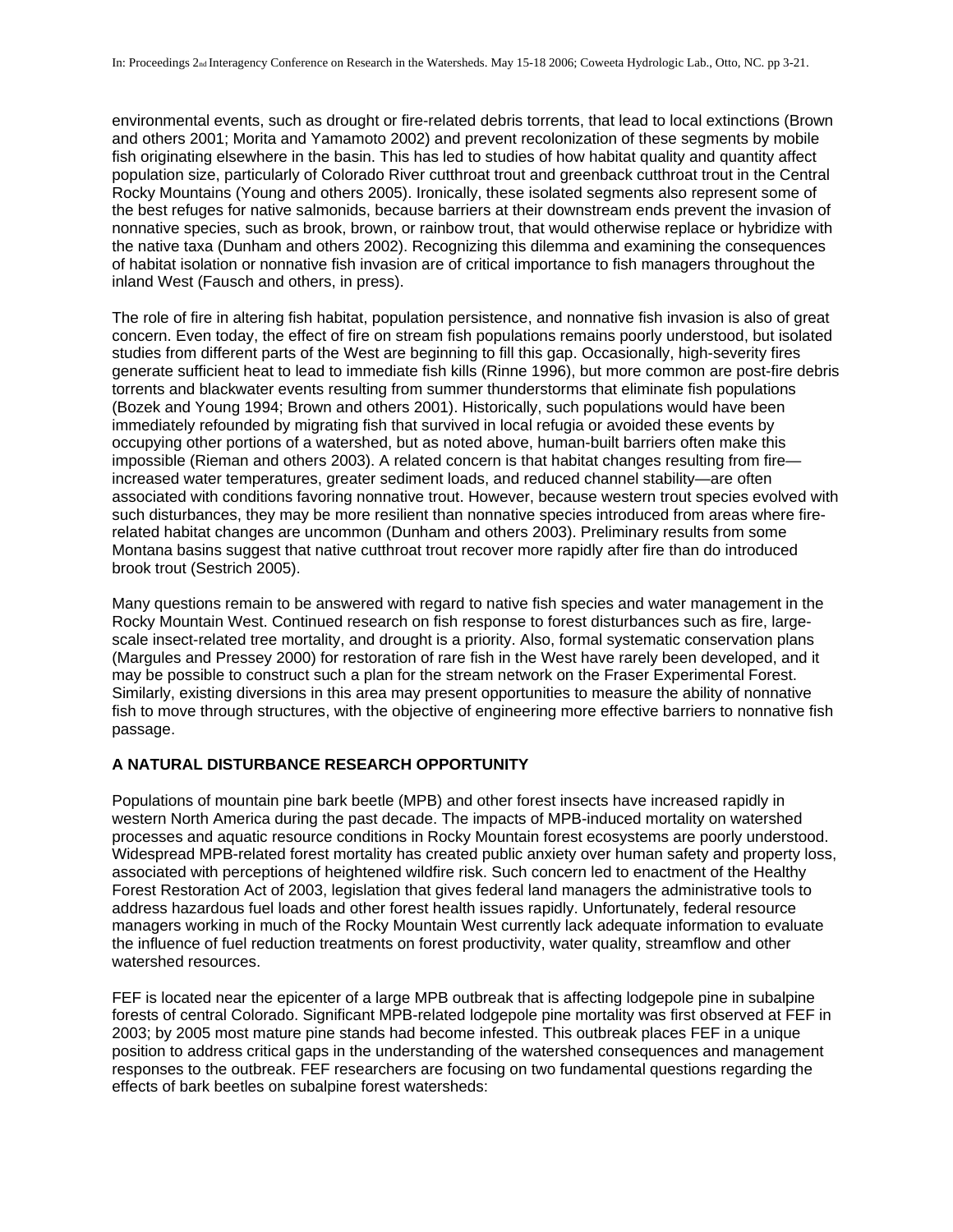- 1) How does the present bark beetle outbreak influence watershed processes and forest conditions in managed and unmanaged basins?
- 2) What are the consequences of forest management manipulations associated with the insect outbreaks and other forest health management activities?

To evaluate biogeochemical and hydrologic changes we will utilize more than fifty years of snowpack and streamflow measurements and two decades of precipitation and streamwater chemistry. Our assessment of management activities will:

- 1) quantify the influence of salvage operations on nutrient, carbon, sediment and large wood retention within riparian buffers and validate the effectiveness of watershed best management practices for protecting water quality and aquatic resources;
- 2) evaluate how mechanical fuel reduction treatments (chipping and mastication) and postharvest site preparation impact tree seedling establishment and growth, plant nutrient and moisture relations, and biogeochemical and hydrologic processes;
- 3) assess the impacts of forest road construction and retirement on hillslope hydrology and nutrient and sediment fluxes.

Greater understanding of these management practices will assist national forest managers protect and sustain upland, riparian and aquatic resources.

# **LITERATURE CITED**

Anderson, H., M. Hoover and K. Reinhart, 1976, Forests and water: Effects of Forest Management on floods, sedimentation and water supply, GTR PSW-18, Pacific Southwest Forest and Range Experiment Station, Berkeley, CA,.

Baron, J.S., D.S. Ojima, E.A. Holland and W.J. Parton, 1994, Analysis of nitrogen saturation potential in a Rocky Mountain tundra and forest: implications for aquatic ecosystems. Biogeochemistry 27:61-82.

Bates C.G., and A.J. Henry, 1928, Forest and Streamflow experiment at Wagon Wheel Gap, Colorado, Monthly Weather Review Supplement No. 3, USDA Weather Bureau, Washington, DC, 79 pp.

Belt, G.H., J. O'Laughlin and T. Merrill, 1992. Design of Forest Riparian Buffer Strips for the Protection of Water Quality: Analysis of Scientific Literature. Idaho Forest, Wildlife and Range Policy Analysis Group, Report No. 8.

Benda, L., D. Miller, J. Sias, D. Martin, R. Bilby, C. Veldhuisen and T. Dunne, 2003, Wood recruitment processes and wood budgeting. Pages 49-73. In S. V. Gregory, K. L. Boyer and A. M. Gurnell (editors). The ecology and management of wood in world rivers. American Fisheries Society 37, Bethesda, MD.

Bilby, R.E. and P.A. Bisson, 1998, Function and distribution of large woody debris. Pages 324-346. In: Naiman, R.J. and R.E. Bilby (editors.) River Ecology and Management: Lessons from the Pacific Coastal Region. Springer-Verlag, New York, Inc.

Binkley, D., and P. Hogberg, 1997, Does atmospheric deposition of nitrogen threaten Swedish forests? Forest Ecology and Management 92:119-152.

Bosch, J.M., and J.D. Hewlett, 1982, A review of catchment experiments to determine the effect of vegetation changes on water yield and evapotranspiration, Journal of Hydrology, 55, 3-23.

Bozek, M.A., and M.K. Young, 1994, Fish mortality resulting from delayed effects of fire in the Greater Yellowstone Ecosystem. Great Basin Naturalist 54: 91-95.

Bragg, D.C., 2000, Simulating catastrophic and individualistic large woody debris recruitment for a small riparian system. Ecology 81:1383-1394.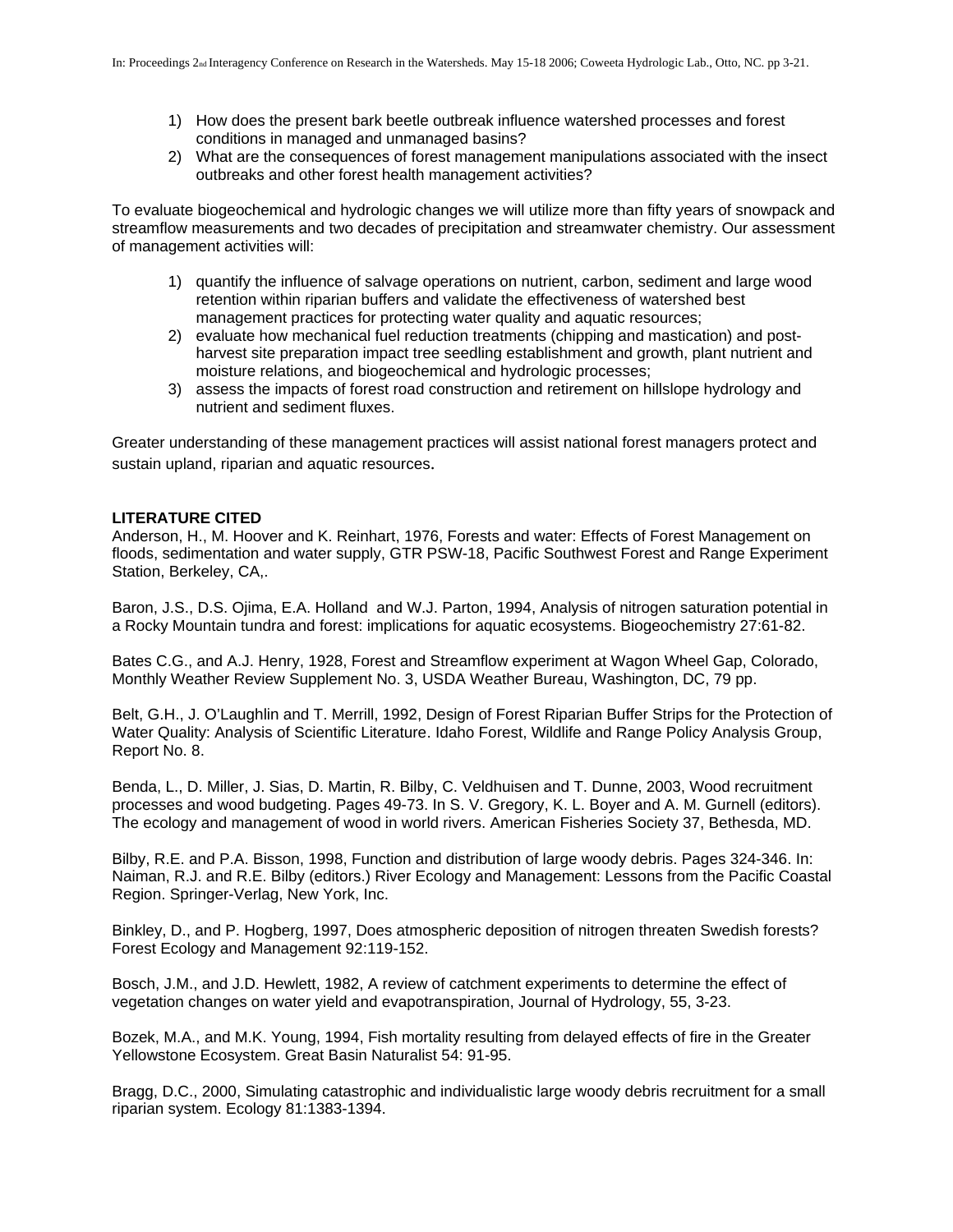Bragg, D.C. and J.L. Kershner, 2004, Sensitivity of a riparian large woody debris recruitment model to the number of contributing banks and tree fall pattern. Western Journal of Applied Forestry 19:117-122.

Brooks, J.R., F.C. Meinzer, J.M. Warren, J.C. Domec and R. Coulombe, 2006, Hydraulic redistribution in a Douglas-fir forest: lessons from system manipulations. Plant Cell and Environment. 29:138-150.

Brooks, P.D., M.W. Williams and S.K. Schmidt, 1996, Microbial activity under alpine snowpacks, Niwot, Ridge, Colorado. Biogeochemistry 32:93-113.

Brooks, P.D., D.H. Campbell, K.A. Tonnessen and K. Heuer, 1999, Natural variability in N export from headwater catchments: snow cover controls on ecosystem N retention. Hydrological Processes 13:2191- 2201.

Brown, D. K., A. A. Echelle, D. L. Propst, J. E. Brooks and W. L. Fisher, 2001, Catastrophic wildfire and number of populations as factors influencing risk of extinction for Gila trout (Oncorhynchus gilae). Western North American Naturalist 61: 139-148.

Buckley, T.N., 2005, The control of stomata by water balance. New Phytologist. 168:275-291.

Burns, D.A., 2003, Atmospheric nitrogen deposition in the Rocky Mountains of Colorado and southern Wyoming - a review and new analysis of past study results. Atmospheric Environment 37:921-932.

Burns, D.A., 2004, The effects of atmospheric nitrogen deposition in the Rocky Mountains of Colorado and southern Wyoming, USA - a critical review. Environmental Pollution 127:257-269.

Callaway, R.M., E.H. Delucia and W.H. Schlesinger, 1994, Biomass Allocation of Montane and Desert Ponderosa Pine - an Analog for Response to Climate-Change. Ecology. 75:1474-1481.

Cowan, I.R., 1995, As to the mode of action of guard cells in dry air. In Ecophysiology of Photosynthesis Eds. E.D. Schulze and M.M. Caldwell. Springer-Verlag, New York, pp. 205-229.

Dunham, J.B., S.B. Adams, R.E. Schroeter and D.C. Novinger, 2002, Alien invasions in aquatic ecosystems: toward an understanding of brook trout invasions and potential impacts on inland cutthroat trout in western North America. Reviews in Fish Biology and Fisheries 12:373-391.

Dunham, J. B., M. K. Young, R. E. Gresswell and B. E. Rieman, 2003, Effects of fire on fish populations: landscape perspectives on persistence of native fishes and nonnative fish invasions. Forest Ecology and Management 178:183-196.

Dwire, K.A. and J.B. Kauffman, 2003, Fire and riparian ecosystems in landscapes of the western USA. Forest Ecology and Management 178 (1-2): 61-74.

Dwire, K. A., C.C. Rhoades and N. Quiet, 2006, Influence of discharge and forest harvest on spring water chemistry across an elevational gradient. Bulletin of the North American Benthological Society 231; 255.

Elder, K. L. Porth and C.A. Troendle, in preparation, Hydrological effects of timber harvest on the Fool Creek watershed: 50 years after treatment.

Elliot, W.J., 2000, Chapter 9. Roads and other Corridors. In: Drinking water from forests and grasslands. USDA Forest Service General Technical Report. SRS-39, Asheville, NC, pp. 85-100.

Fahey, T.J., J.B. Yavitt, J.A. Pearson and D.H. Knight, 1985, The nitrogen cycle in lodgepole pine forests, southeastern Wyoming. Biogeochemistry 1:257-275.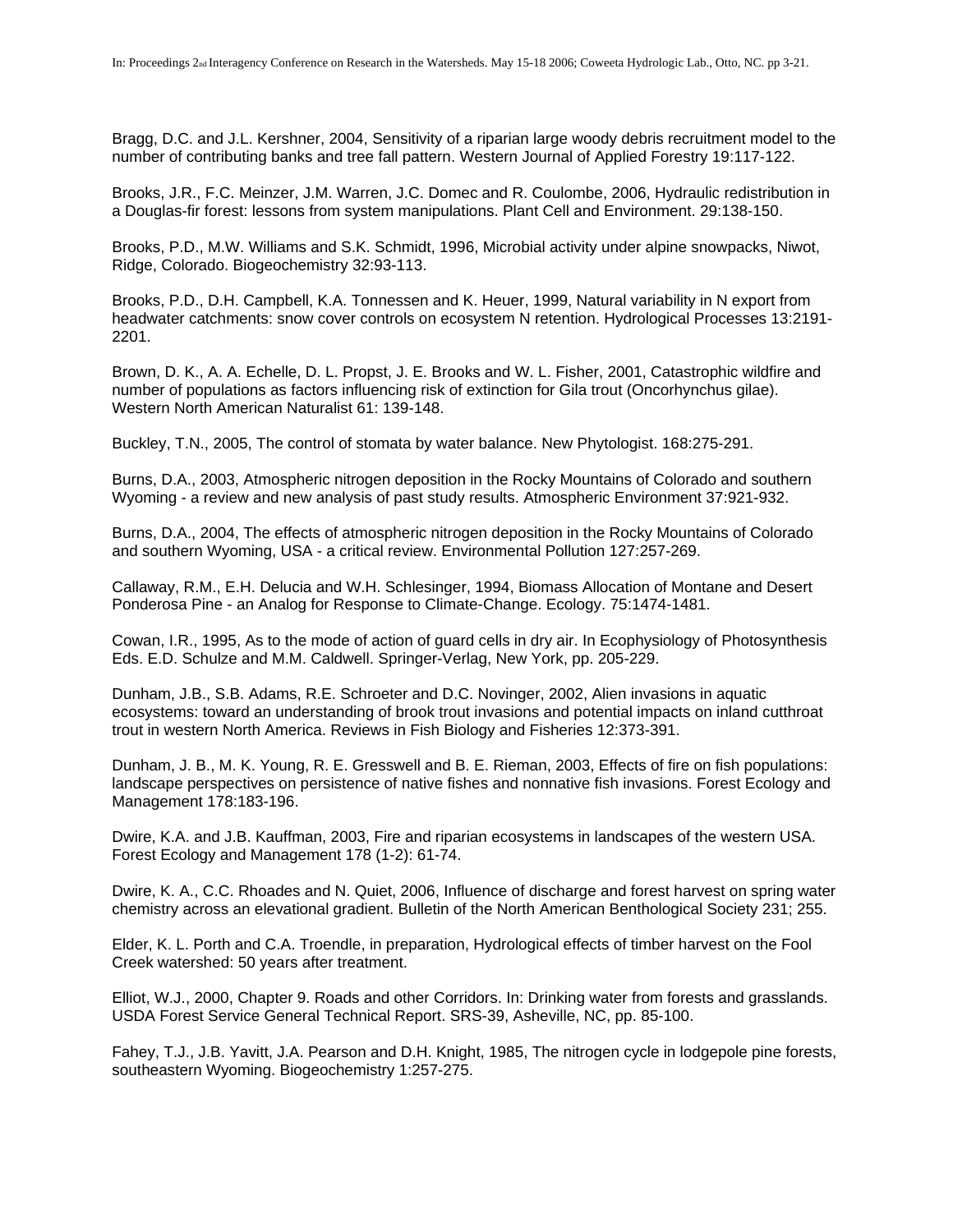Fausch, K. D., B. E. Rieman, M. K. Young and J. B. Dunham, In press. Strategies for conserving native salmonid populations at risk from nonnative fish invasions: tradeoffs in using barriers to upstream movement. USDA Forest Service General Technical Report RMRS-GTR.

Fenn, M.E., J.S. Baron, E.B. Allen, H.M. Rueth, K.R. Nydick, L. Geiser, W.D. Bowman, J.O. Sickman, T. Meixner, D.W. Johnson and P. Neitlich, 2003, Ecological effects of nitrogen deposition in the western United States. BioScience 53:404-420.

Fenn, M.E., M.A. Poth, J.D. Aber, J.S. Baron, B.T. Bormann, D.W. Johnson, A.D. Lemly, S.G. McNulty, D.F. Ryan and R. Stottlemyer, 1998, Nitrogen excess in North American ecosystems: Predisposing factors, ecosystem responses, and management strategies. Ecological Applications 8:706-733.

Fenn, M.E., M.A. Poth, J.D. Terry and T.J. Blubaugh, 2005, Nitrogen mineralization and nitrification in a mixed-conifer forest in southern California: controlling factors, fluxes, and nitrogen fertilization response at a high and low nitrogen deposition site. Canadian Journal of Forest Research 35:1464-1486.

Franks, P.J., I.R. Cowan and G.D. Farquhar, 1997, The apparent feedforward response of stomata to air vapour pressure deficit: information revealed by different experimental procedures with two rainforest trees. Plant, Cell and Environment. 20:142-145.

Galloway, J.N., J.D. Aber, J.W. Erisman, S.P. Seitzinger, R.W. Howarth, E.B. Cowling and B.J. Cosby, 2003, The Nitrogen Cascade. Bioscience 53:341-356.

Goodale, C.L., J.D. Aber and P.M. Vitousek, 2003, An unexpected nitrate decline in New Hampshire streams. Ecosystems 6:75-86.

Goodell, B.C., 1958, A preliminary report on the first year's effects of timber harvesting on water yield from a Colorado watershed, Station Paper No. 36, May, 1958, Rocky Mountain Forest and Range Experiment Station, Fort Collins, CO, 12 p.

Gordon, N.D., 1995, Summary of Technical Testimony in the Colorado Water Division 1 Trial. USDA FS RMRS General Technical Report RM-GTR-270. Fort Collins, CO. 140 p.

Gregory, S.V., 1997, Riparian management in the 21<sup>st</sup> century. Pages 69-85 in K.A. Kohm and J.F. Franklin, eds. Creating a Forestry for the 21<sup>st</sup> Century: the Science of Ecosystem Management. Island Press: Washington DC.

Gregory, S.V., F.V. Swanson, W.A. McKee and K.W. Cummins, 1991, An ecosystem perspective of riparian zones. BioScience 41: 540-551.

Groffman, P.M., J.P. Hardy, S. Nolan, R.D. Fitzhugh, C.T. Driscoll and T.J. Fahey, 1999, Snow depth, soil frost and nutrient loss in a northern hardwood forest. Hydrological Processes 13:2275-2286.

Hartman, T., 2006, Park airs warning. Rocky Mountain News, Denver, CO

Hirsch, C. L., T. P. Nesler and S. Q. Albeke, 2006, Range-wide status of Colorado River cutthroat trout (Oncorhynchus clarkii pleuriticus): 2005. Colorado River cutthroat trout Conservation Team Report. Colorado Division of Wildlife, Fort Collins.

Hubbard, R.M., B.J. Bond, R.S. Senock and M.G. Ryan, 2002, Effects of branch height on leaf gas exchange, branch hydraulic conductance and branch sap flux in open-grown ponderosa pine. Tree Physiology. 22:575-581.

Hubbard, R.M., V. Stiller, M.G. Ryan and J.S. Sperry, 2001, Stomatal conductance and photosynthesis vary linearly with plant hydraulic conductance in ponderosa pine. Plant, Cell and Environment. 24:113- 121.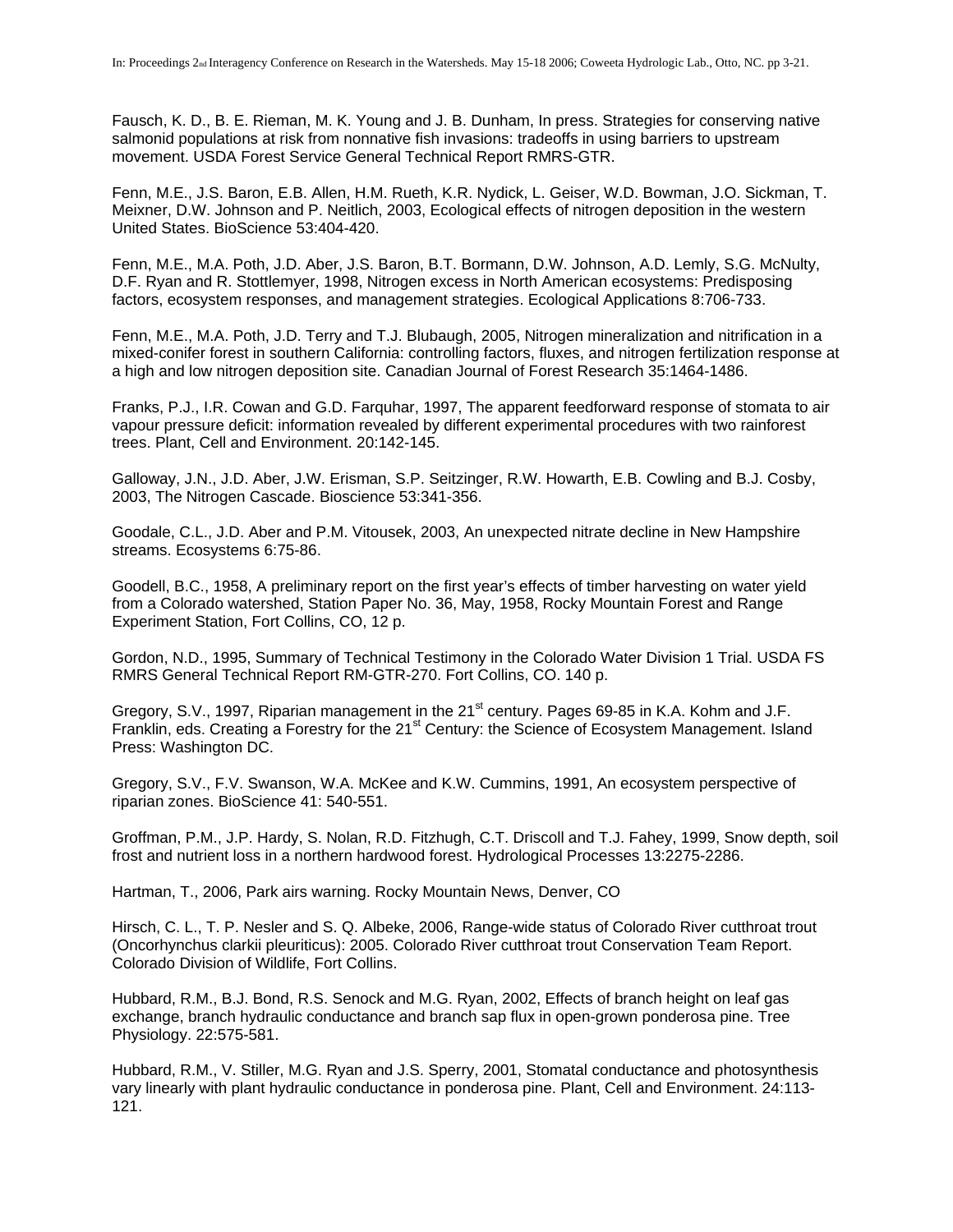Jobbagy, E.G. and R.B. Jackson, 2000, Global controls of forest line elevation in the northern and southern hemispheres. Global Ecology and Biogeography. 9:253-268.

Kaufmann, M.R., 1982, Leaf Conductance as a Function of Photosynthetic Photon Flux-Density and Absolute-Humidity Difference from Leaf to Air. Plant Physiology. 69:1018-1022.

Kaufmann, M.R., 1984, A Canopy Model (Rm-Cwu) for Determining Transpiration of Subalpine Forests .2. Consumptive Water-Use in 2 Watersheds. Canadian Journal of Forest Research-Revue Canadienne De Recherche Forestiere. 14:227-232.

Kaufmann, M., 1985a, Species differences in stomatal behavior, transpiration, and water use effciency in subalpine forests. In Crop Physiology of Forest Trees Eds. P.M.A. Tigerstedt, P. Puttonen and V. Koski. Helsinki University Press, Helsinki, pp. 39-52.

Kaufmann, M.R., 1985b, Annual transpiration in subalpine forests: large differences among four tree species. Forest Ecology and Management. 13:235-246.

Leaf, C.F., 1970, Sediment yields from central Colorado snow zone. Journal of Hydraulic Division 96 (HY1):87-93 (closure in 97 (HY2): 350-351).

Ligon, F.K., W.E. Dietrich and W.J. Trush, 1995, Downstream Ecological Effects of Dams: a geomorphic perspective. BioScience 45(3):183-192.

Loewenstein, N.J. and S.G. Pallardy, 1998, Drought tolerance, xylem sap abscisic acid and stomatal conductance during soil drying: a comparison of young plants of four temperate deciduous angiosperms. Tree Physiology. 18:421-430.

MacDonald, L.H., and J. Stednick, 2003, Forests and water: a state-of-the-art review for Colorado, CWRRI Completion Report No. 196, Colorado Water Resources Research Institute, Colorado State University, Ft. Collins, 65 pp.

Maherali, H. and E.H. DeLucia, 2000, Xylem conductivity and vulnerability to cavitation of ponderosa pine growing in contrasting climates. Tree Physiology. 20:859-867.

Margules, C.R., and R.L. Pressey, 2000, Systematic conservation planning. Nature 405: 243-253.

McDade, M.H., F.J. Swanson, W.A. McKee, J.F. Franklin and J.Van Sickle, 1990, Source distances for coarse woody debris entering small streams in western Oregon and Washington. Canadian Journal of Forest Research. 20: 326-330.

McDowell, N., H. Barnard, B.J. Bond, T. Hinckley, R.M. Hubbard, H. Ishii, B. Köstner, F. Magnani, J.D. Marshall, F.C. Meinzer, N. Phillips, M.G. Ryan and D. Whitehead, 2002, The relationship between tree height and leaf area: sapwood area ratio. Oecologia. 132:12-20.

Mitchell, M.J., C.T. Driscoll, J.S. Kahl, G.E. Likens, P.S. Murdoch and L.H. Pardo, 1996, Climate control of nitrate loss from forested watersheds in the northeastern United States. Environmental Science & Technology 30:2609-2612.

Montgomery, D.R., and J.M.Buffington, 1997, Channel-reach morphology in mountain drainage basins. Geological Society of America Bulletin 109(5):596-611.

Moody, J.A. and D.A. Martin, 2001, Initial hydrologic and geomorphic response following a wildfire in the Colorado Front Range. Earth Surface Processes and Landforms 26(10): 1049-1070.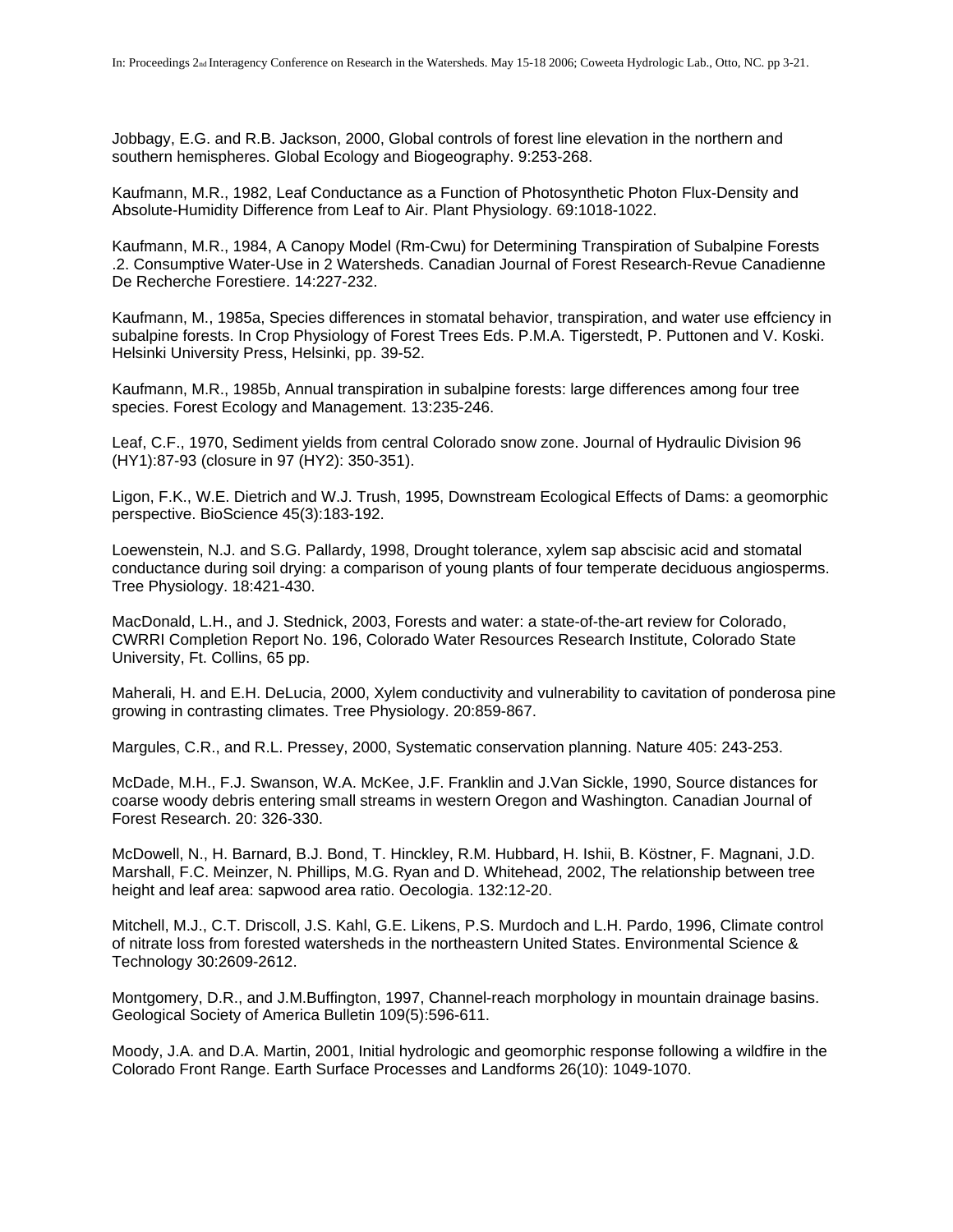Morita, K., and S. Yamamoto, 2002, Effects of habitat fragmentation by damming on the persistence of stream-dwelling charr populations. Conservation Biology 16:1318-1323.

Mosley, J.C., P.S. Cook, A.J. Griffis and J. O'Laughlin, 1997, Guidelines for managing cattle grazing in riparian areas to protect water quality: review of research and best management practices policy. Idaho Forest, Wildlife and Range Policy Analysis Group, Report No. 15.

Mott, K.A. and T.N. Buckley, 1998, Stomatal heterogeneity. Journal of Experimental Botany. 49:407-417.

Mott, K.A. and D.F. Parkhurst, 1991, Stomatal responses to humidity in air and helox. Plant, Cell and Environment. 14:509-515.

National Atmospheric Deposition Program, 2006, Annual inorganic N in wet deposition for 1993-2005. Champaign, IL

National Council for Air and Stream Improvement [NCASI], 2005, Riparian zone management and the protection of biodiversity: a problem analysis. Technical Bulletin No. 908. 107 pages + appendices.

Naiman, R.J. and H. Decamps, 1997, The ecology of interfaces: riparian zones. Annual review of Ecology and Systematics 28:621-658.

Naiman, R.J., H. Decamps and M.E. McClain, 2005, Riparia: Ecology, conservation, and management of streamside communities. Elsevier, Inc. London, UK. 430 pages.

Pataki, D.E., R. Oren and W.K. Smith, 2000, Sap flux of co-occurring species in a western subalpine forest during seasonal soil drought. Ecology. 81:2557-2566.

Patric, J.H., J.O. Evans and J.D. Helvey, 1984, Summary of sediment yield data from forested lands in the United States. Journal of Forestry 82:101-104.

Perakis, S.S., J.E. Compton and L.O. Hedin, 2005. Nitrogen retention across a gradient of <sup>15</sup>N additions to an unpolluted temperature forest soil in Chile. Ecology 86:96-105.

Pothier, D., H.A. Margolis and R.H. Waring, 1989, Patterns of change of saturated sapwood permeability and sapwood conductance with stand development. Canadian Journal of Forest Research. 19:432-439.

Reuss, J.O., R. Stottlemyer and C.A. Troendle, 1997, Effect of clear cutting on nutrient fluxes in a subalpine forest at Fraser, Colorado. Hydrology and Earth System Sciences 1:333-344.

Rhoades, C. and R. Hubbard, 2005, Variation in N Availability, Transformation and Loss with Stand Age of a High Elevation Subalpine Forest: Fraser Experimental Forest, Colorado. Soil Science Society of America Proceedings, Salt Lake City, UT

Rieman, B. E., R. E. Gresswell, M. K. Young and C. H. Luce, 2003, Introduction to the effects of wildland fire on aquatic ecosystems in the western USA. Forest Ecology and Management 178:1-3.

Rinne, J.N., 1996, Short-term effects of wildfire on fishes and aquatic macroinvertebrates in the southwestern United States. North American Journal of Fisheries Management 16: 653-658.

Ryan, S.E., 1997, Morphologic response of subalpine streams to transbasin flow diversion. Journal of the American Water Resources Association 23(4):839-854.

Ryan, S.E., L.S. Porth and C.A. Troendle, 2005, Coarse sediment transport in mountain streams in Colorado and Wyoming, USA. Earth Surface Processes and Landforms 30:269-288.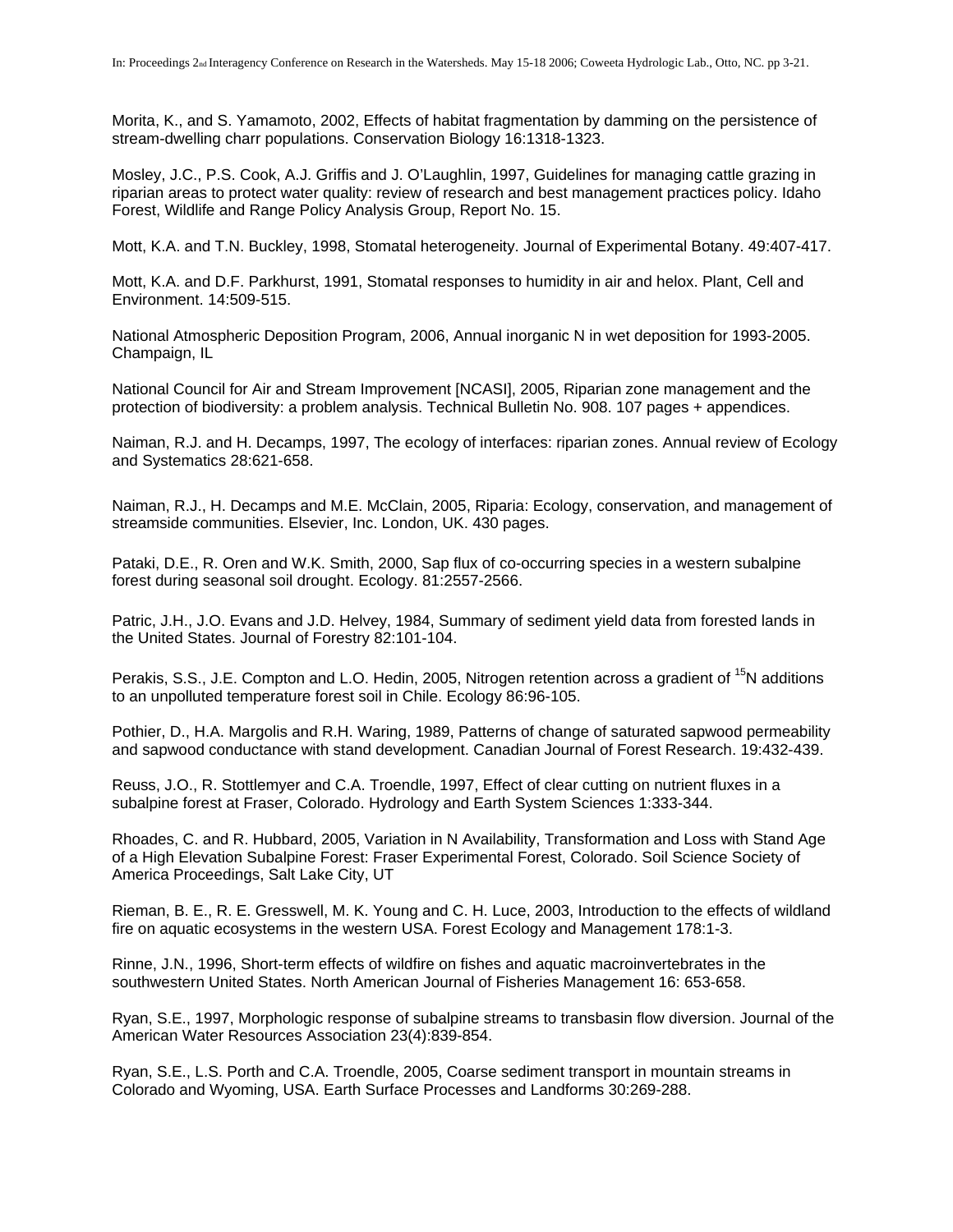Schmidt, R.A., and C.A. Troendle, 1989, Snowfall into a forest and clearing, Journal of Hydrology, 110: 335-348.

Schmidt, R.A., C.A. Troendle and J.R. Meiman, 1998, Sublimation of snowpacks in subalpine coniferous forests, Canadian Journal of Forest Research, 28: 501-513.

Seastedt, T.R., W.D. Bowman, T.N. Caine, D.M. McKnight, A.R. Townsend and M.W. Williams, 2004, The landscape continuum: a model for high-elevation ecosystems. Bioscience 54:111-212.

Sestrich, C.M., 2005, Changes in native and nonnative fish assemblages and habitat following wildfire in the Bitterroot River basin, Montana. Master's thesis, Montana State University, Bozeman.

Shepard, B.B., B.E. May and W. Urie, 2005, Status and conservation of westslope cutthroat trout within the western United States. North American Journal of Fisheries Management 25:1426-1440. Young, M. K., technical editor. 1995. Conservation assessment for inland cutthroat trout. USDA Forest Service, Rocky Mountain Forest and Range Experiment Station, Fort Collins, Colorado. General Technical Report RM-GTR-256.

Sievering, H., D. Rusch and L. Marquez, 1996, Nitric acid, particulate nitrate and ammonium in the continental free troposphere: Nitrogen deposition to an alpine tundra ecosystem. Atmospheric Environment 30:2527-2537.

Starr, B., 2004, Long-term effects of clearcutting on N availability and soil solution chemistry in the Fraser Experimental Forest, CO. M.S. Thesis, Colorado State University, Fort Collins, CO. 33 pp.

Stottlemyer, R., and C.A. Troendle, 1992, Nutrient concentration patterns in streams draining alpine and subalpine catchments, Fraser Experimental Forest, Colorado. Journal of Hydrology 140:179-208.

Stottlemyer, R., C.A. Troendle and D. Markowitz, 1997, Change in snowpack, soil water, and streamwater chemistry with elevation during 1990, Fraser Experimental Forest, Colorado. Journal of Hydrology 195:114-136.

Swanson, R.H., 1962, An improved heat pulse velocity meter as an indicator of sap speed and transpiration. Journal of Geophysical Research. 68:4743-4749.

Swanson, R.H., 1967, Seasonal course of transpirarion of lodgepole pine and Engelmann spruce. In International Symposium on Forest Hydrology Eds. W.E. Sopper and H.W. Lull. Pergamon Press, pp. 417-432.

Tardieu, F. and T. Simonneau, 1998, Variability among species of stomatal control under fluctuating soil water status and evaporative demand: modelling isohydric and anisohydric behaviours. Journal of Experimental Botany. 49:419-432.

Troendle, C.A., 1983, The Deadhorse experiment: A field verification of the subalpine water balance model. USDA Forest Service Research Note RM-425. Rocky Mountain Research Station, Fort Collins, CO. 8 p.

Troendle, C.A., and R.M. King, 1985, The effects of timber harvest on the Fool Creek watershed, 30 years later, Water Resources Research, 21(12), 1915-1922.

Troendle, C.A., and J.O. Reuss, 1997, Effect of clear cutting on snow accumulation and water outflow at Fraser, Colorado. Hydrology and Earth System Sciences 1:325-332.

Weatherford, G.D., and F.L. Brown, 1991, Introduction: A Timely Look at a Timeless River, in New Courses for the Colorado River, Major Issues for the Next Century, G.D. Weatherford and F.L. Brown, Editors, University of New Mexico Press, Albuquerque, 253 pp.